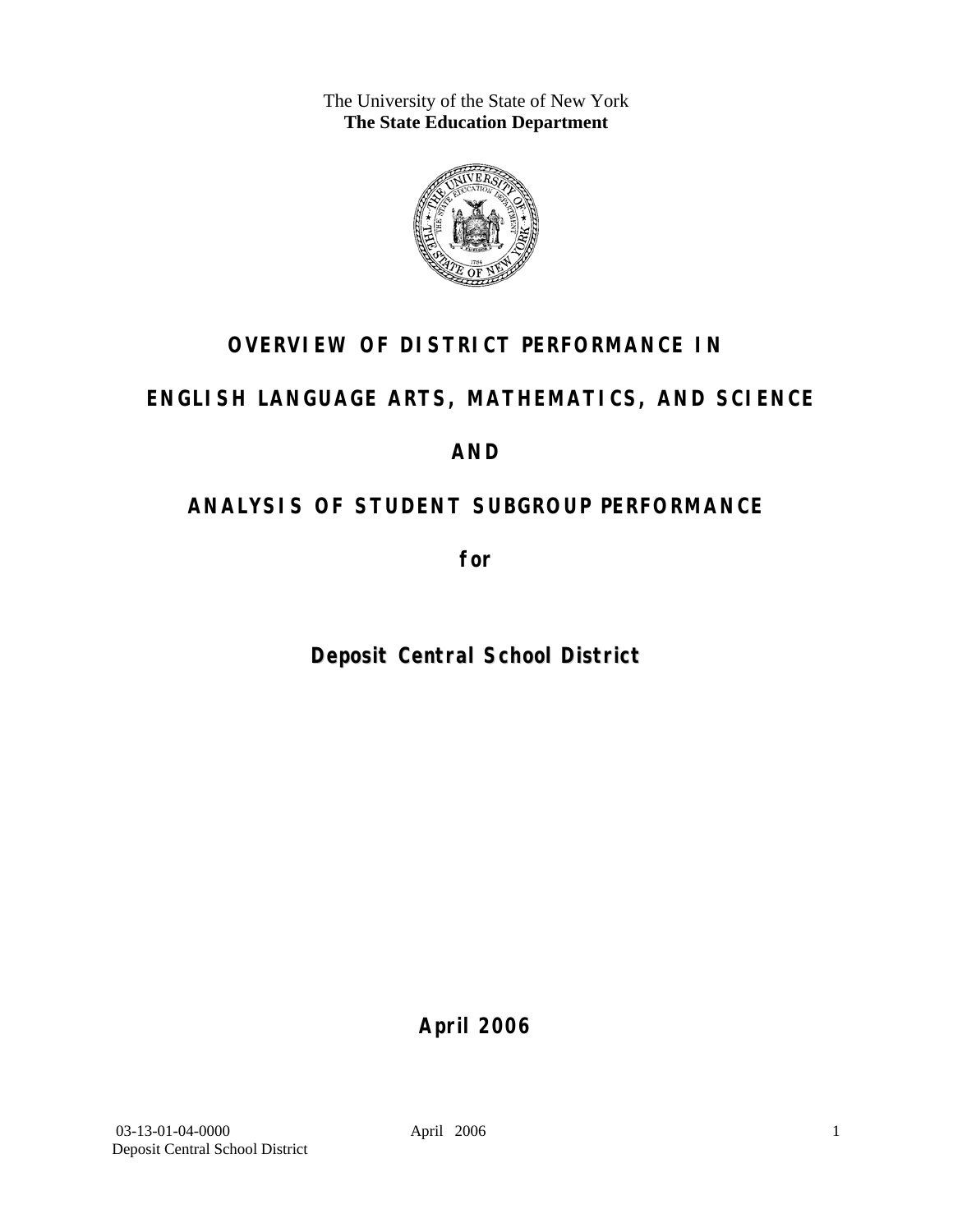#### **THE UNIVERSITY OF THE STATE OF NEW YORK**

#### **Regents of The University**

| Hollis                |
|-----------------------|
| New Rochelle          |
|                       |
| <b>North Syracuse</b> |
| New York              |
|                       |
| Buffalo               |
| Hartsdale             |
| Albany                |
| <b>Bronx</b>          |
| <b>Binghamton</b>     |
| Rochester             |
| New York              |
| <b>Brooklyn</b>       |
| <b>Great Neck</b>     |

#### **President of The University and Commissioner of Education**

RICHARD P. MILLS

**Interim Deputy Commissioner for Elementary, Middle, Secondary and Continuing Education**  JEAN STEVENS

#### **Assistant Commissioner for Standards, Assessment and Reporting**  DAVID M. ABRAMS

#### **Coordinator, Information and Reporting Services**

MARTHA P. MUSSER

The State Education Department does not discriminate on the basis of age, color, religion, creed, disability, marital status, veteran status, national origin, race, gender, genetic predisposition or carrier status, or sexual orientation in its educational programs, services and activities. Portions of this publication can be made available in a variety of formats, including braille, large print or audio tape, upon request. Inquiries concerning this policy of nondiscrimination should be directed to the Department's Office for Diversity, Ethics, and Access, Room 530, Education Building, Albany, NY 12234. **Requests for additional copies of this publication may be made by contacting the Publications Sales Desk, Room 309, Education Building, Albany, NY 12234.** 

Please address all correspondence about this report that is not related to data corrections to:

*School Report Card Coordinator Information and Reporting Services Team New York State Education Department Room 863 EBA 89 Washington Avenue Albany, NY 12234*  E-mail: *RPTCARD@mail.nysed.gov*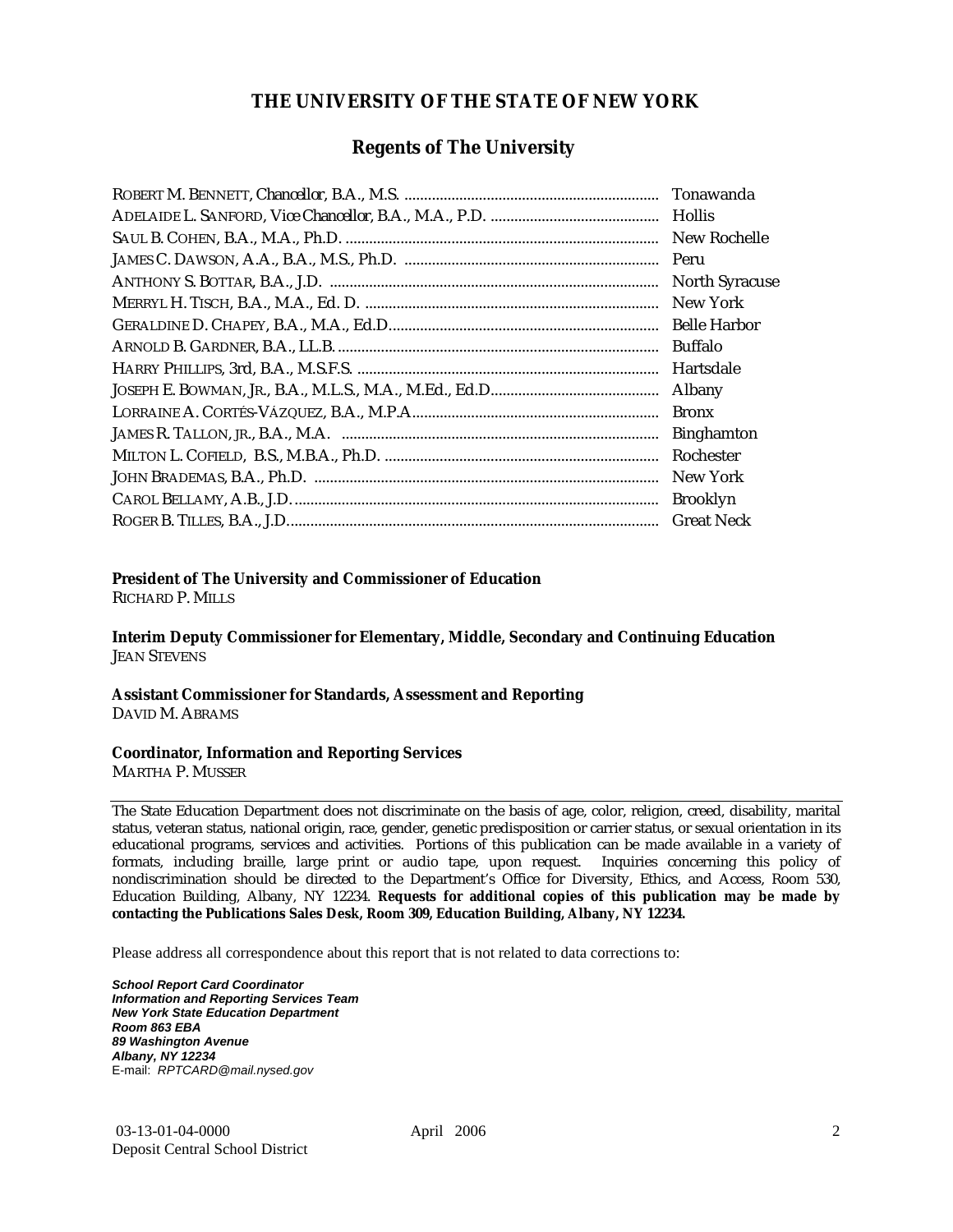The *New York State District Report Card* is an important part of the Board of Regents effort to raise learning standards for all students. It provides information to the public on student performance and other measures of district performance. Knowledge gained from the district report card on a district's strengths and weaknesses can be used to improve instruction and services to students.

The *New York State District Report Card* consists of three parts: the *Overview of District Performance in English Language Arts, Mathematics, and Science and Analysis of Student Subgroup Performance,* the *Comprehensive Information Report,* and the *Accountability Status Report.* The *Overview and Analysis* presents performance data on measures required by the federal No Child Left Behind Act: English, mathematics, science, and graduation rate. Performance data on other State assessments can be found in the *Comprehensive Information Report*. The *Accountability Status Report* provides information as to whether a district is making adequate progress toward enabling all students to achieve proficiency in English and mathematics.

State assessments are designed to help ensure that all students reach high learning standards. They show whether students are getting the foundation knowledge they need to succeed at the elementary, middle, and commencement levels and beyond. The State requires that students who are not making appropriate progress toward the standards receive academic intervention services.

In the *Overview*, performance on the elementary- and middle-level assessments in English language arts, mathematics, and science is reported in terms of mean scores and the percentage of students scoring at each of the four levels. These levels indicate performance on the standards from seriously deficient to advanced proficiency. Regents examination scores are reported in four score ranges. Scores of 65 to 100 are passing; scores of 55 to 64 earn credit toward a local diploma (with the approval of the local board of education). Though each elementary- and middle-level assessment is administered to students in a specific grade, secondary-level assessments are taken by students when they complete the coursework for the core curriculum. Therefore, the performance of students at the secondary level is measured for a student cohort rather than a group of students at a particular grade level. Students are grouped in cohorts according to the year in which they first entered grade 9.

The assessment data in the *Overview and Analysis* are for all tested students in the district, including general-education students and students with disabilities. In the *Overview*, each district's performance is compared with that of all public schools statewide. In the *Analysis*, performance is disaggregated by race/ethnicity, disability status, gender, limited English proficient status, income level, and migrant status.

Explanations of terms referred to or symbols used in this part of the district report card may be found in the glossary on the last page. Further information on the district report card may be found in the guide, *Understanding Your School Report Card: April 2006*, available on the Information and Reporting Services Web site at www.emsc.nysed.gov/irts.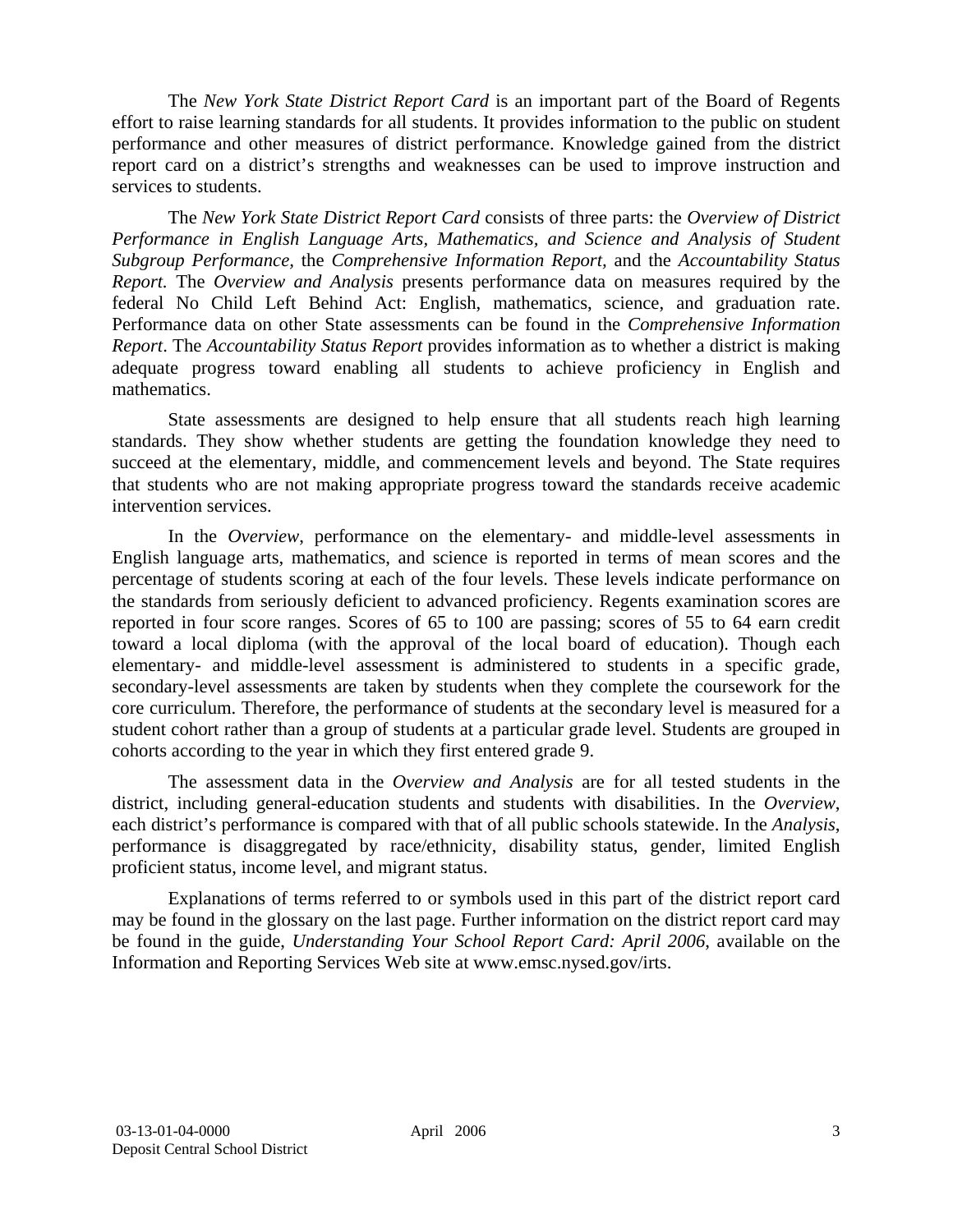# **Overview of District Performance in English Language Arts, Mathematics, and Science**

## **District Profile**

| Superintendent:<br>Oliver Blaise Jr |             | (607)467-5380<br>Phone:   |
|-------------------------------------|-------------|---------------------------|
| Organization                        | Grade Range | <b>Student Enrollment</b> |
| $2004 - 05$                         | NA          | 663                       |

| 2003–04 District-wide Total Expenditure per Pupil      | \$16,213 |
|--------------------------------------------------------|----------|
| 2003-04 NYS Public Schools Total Expenditure per Pupil | \$13,826 |

#### **2004–05 Core Classes Taught by Highly Qualified Teachers\***

| <b>Total Number of</b><br><b>Core Classes</b> | <b>Percent Taught</b><br>by Highly<br>Qualified<br><b>Teachers</b> |
|-----------------------------------------------|--------------------------------------------------------------------|
| 190                                           | 96%                                                                |
| $\sim$ $\sim$ $\sim$                          | $\cdots$<br>$\cdots$                                               |

\*To meet the federal definition of "highly qualified," public school teachers of core academic subjects must have at least a bachelor's degree and be State certified for and demonstrate subject matter competency in the core academic subject(s) they teach.

#### **2004–05 Teachers with No Valid Teaching Certificate\***

| <b>Total Number of</b><br><b>Teachers</b> | <b>Percent with No</b><br><b>Valid Teaching</b><br><b>Certificate</b> |
|-------------------------------------------|-----------------------------------------------------------------------|
| 66                                        | ሰ%                                                                    |

\*Includes teachers with a modified temporary license.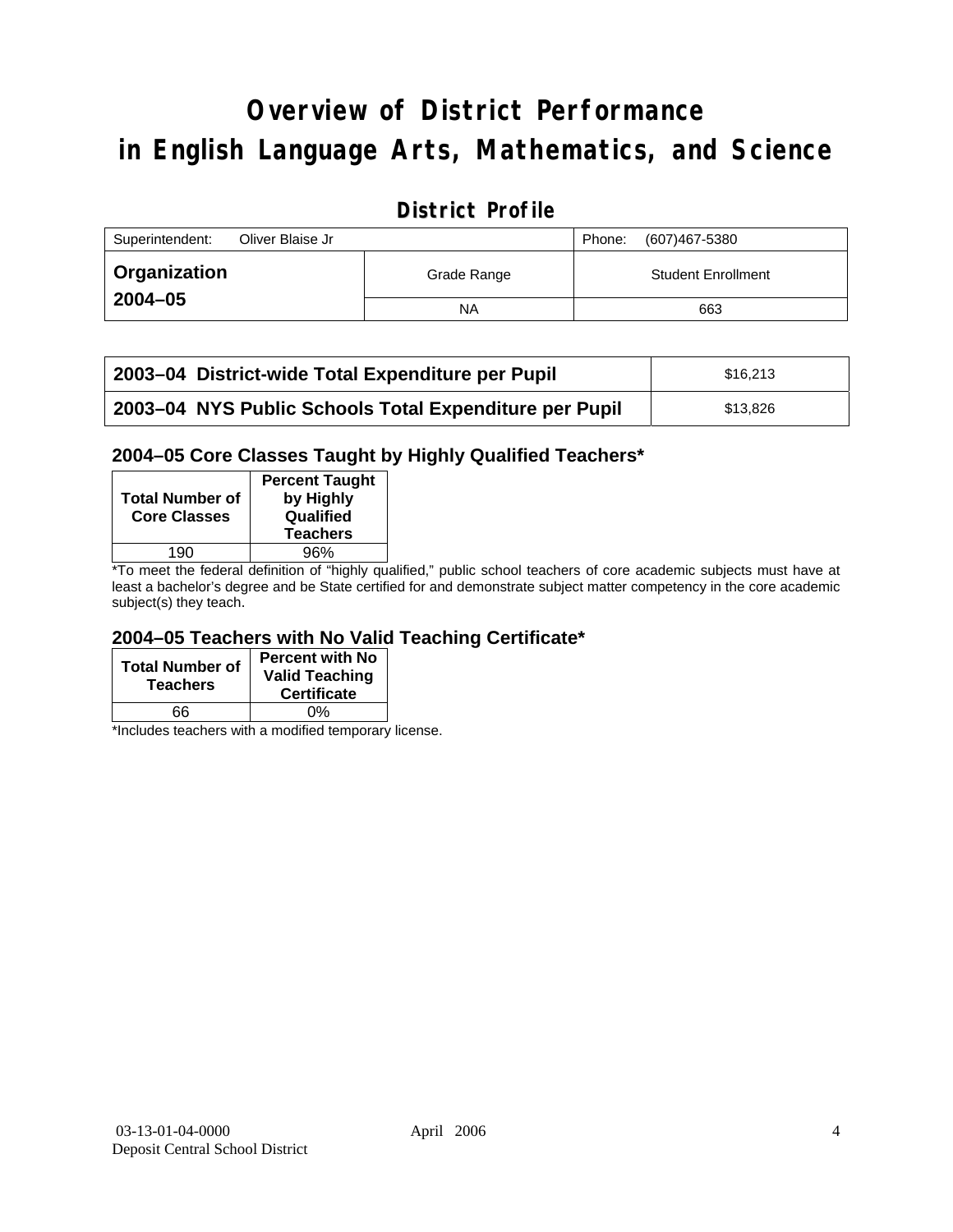English Language Arts



Percentages less than 0.51 will appear as zero because of rounding.

|                                               | <b>Counts of Students</b> |                    |                    |                    |                     |                   |
|-----------------------------------------------|---------------------------|--------------------|--------------------|--------------------|---------------------|-------------------|
| <b>Performance at</b><br><b>This District</b> | Level 1<br>455-602        | Level 2<br>603-644 | Level 3<br>645-691 | Level 4<br>692-800 | <b>Total Tested</b> | <b>Mean Score</b> |
| Feb 2003                                      |                           | 20                 | 25                 |                    | 49                  | 651               |
| <b>Feb 2004</b>                               |                           | 10                 | 29                 | 10                 | 52                  | 667               |
| Feb 2005                                      |                           | 13                 | 23                 |                    | 47                  | 666               |

|         | Elementary-Level English Language Arts Levels — Listening, Reading, and Writing Standards                     |  |  |  |  |
|---------|---------------------------------------------------------------------------------------------------------------|--|--|--|--|
| Level 4 | These students <b>exceed the standards</b> and are moving toward high performance on the Regents examination. |  |  |  |  |
| Level 3 | These students meet the standards and, with continued steady growth, should pass the Regents examination.     |  |  |  |  |
| Level 2 | These students <b>need extra help</b> to meet the standards and pass the Regents examination.                 |  |  |  |  |
| Level 1 | These students have serious academic deficiencies.                                                            |  |  |  |  |

**Performance of Limited English Proficient Students Taking the New York State English as a Second Language Achievement Test (NYSESLAT) as the Measure of English Language Arts Achievement**

| Grade 4 | ∟evel ′ | Level 2 | Levels 3 & 4 | <b>Total Tested</b> |
|---------|---------|---------|--------------|---------------------|
| 2005    |         |         |              |                     |

### **Performance of Students with Severe Disabilities on the New York State Alternate Assessment (NYSAA) in English**

| <b>Elementary</b><br>Level | AA-Level | <b>AA-Level 2</b> | AA-Level 3 | AA-Level | <b>Total Tested</b> |
|----------------------------|----------|-------------------|------------|----------|---------------------|
| 2004-05                    |          |                   |            |          |                     |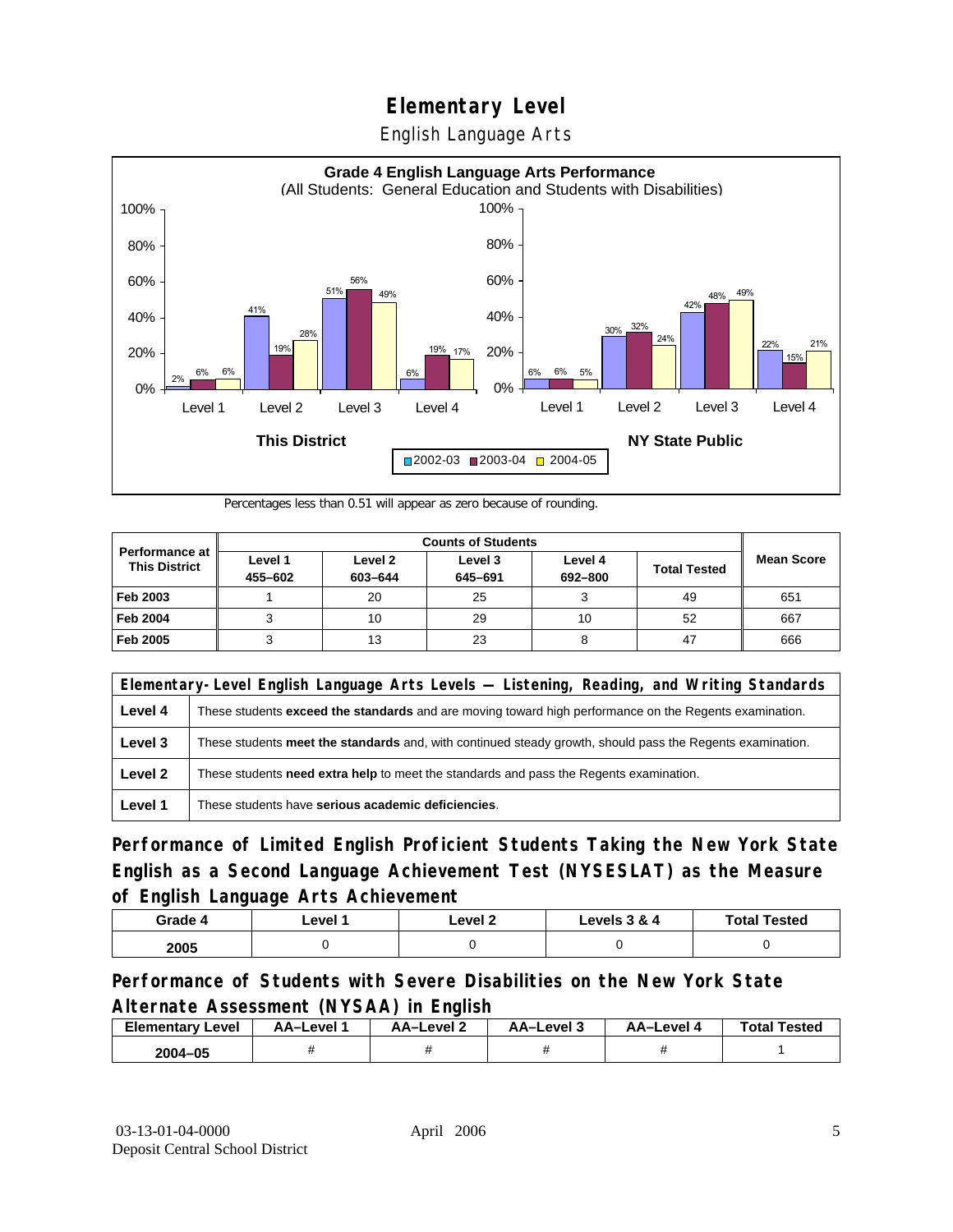### Mathematics



Percentages less than 0.51 will appear as zero because of rounding.

|                                               | <b>Counts of Students</b> |                    |                    |                    |                     |                   |
|-----------------------------------------------|---------------------------|--------------------|--------------------|--------------------|---------------------|-------------------|
| <b>Performance at</b><br><b>This District</b> | Level 1<br>448-601        | Level 2<br>602-636 | Level 3<br>637-677 | Level 4<br>678-810 | <b>Total Tested</b> | <b>Mean Score</b> |
| May 2003                                      |                           |                    | 34                 |                    | 49                  | 658               |
| May 2004                                      |                           |                    | 27                 |                    | 52                  | 664               |
| May 2005                                      |                           |                    | 28                 | 13                 | 49                  | 661               |

| Elementary-Level Mathematics Levels - |                                                                                                               |  |  |  |  |
|---------------------------------------|---------------------------------------------------------------------------------------------------------------|--|--|--|--|
|                                       | Knowledge, Reasoning, and Problem-Solving Standards                                                           |  |  |  |  |
| Level 4                               | These students <b>exceed the standards</b> and are moving toward high performance on the Regents examination. |  |  |  |  |
| Level 3                               | These students meet the standards and, with continued steady growth, should pass the Regents examination.     |  |  |  |  |
| Level 2                               | These students <b>need extra help</b> to meet the standards and pass the Regents examination.                 |  |  |  |  |
| Level 1                               | These students have serious academic deficiencies.                                                            |  |  |  |  |

**Performance of Students with Severe Disabilities on the New York State Alternate Assessment (NYSAA) in Mathematics** 

| Elementary<br>Level | AA-Level | <b>AA-Level 2</b> | AA-Level 3 | AA-Level 4 | <b>Total Tested</b> |
|---------------------|----------|-------------------|------------|------------|---------------------|
| 2004-05             |          |                   |            |            |                     |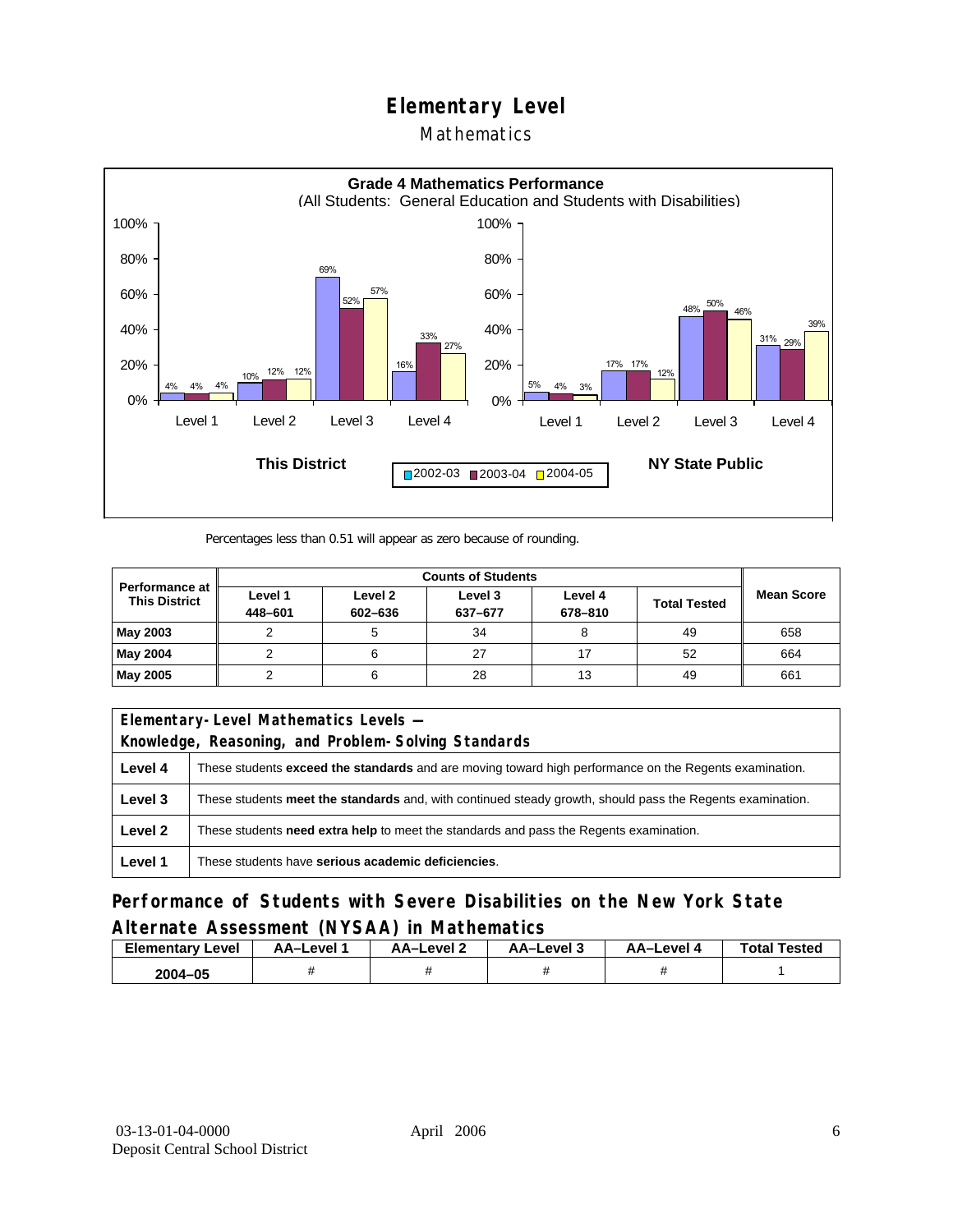#### Science\*



Percentages less than 0.51 will appear as zero because of rounding.

| <b>Performance at</b><br><b>This District</b> | Level 1<br>$0 - 44$ | Level 2<br>$45 - 64$ | Level 3<br>$65 - 84$ | Level 4<br>85-100 | <b>Total Tested</b> | <b>Mean Score</b> |
|-----------------------------------------------|---------------------|----------------------|----------------------|-------------------|---------------------|-------------------|
| May 2004                                      |                     |                      | 12                   | 37                | 52                  | 86                |
| <b>May 2005</b>                               |                     |                      | 16                   | 29                | 49                  | 84                |

|                                                     | Elementary-Level Science Levels -                                                                             |  |  |  |  |
|-----------------------------------------------------|---------------------------------------------------------------------------------------------------------------|--|--|--|--|
| Knowledge, Reasoning, and Problem-Solving Standards |                                                                                                               |  |  |  |  |
| Level 4                                             | These students <b>exceed the standards</b> and are moving toward high performance on the Regents examination. |  |  |  |  |
| Level 3                                             | These students meet the standards and, with continued steady growth, should pass the Regents examination.     |  |  |  |  |
| Level 2                                             | These students <b>need extra help</b> to meet the standards and pass the Regents examination.                 |  |  |  |  |
| Level 1                                             | These students have serious academic deficiencies.                                                            |  |  |  |  |

### **Performance of Students with Severe Disabilities on the New York State Alternate Assessment (NYSAA) in Science**

| Elementary<br>Level | AA-Level " | AA-Level 2 | AA-Level 3 | AA-Level 4 | <b>Total Tested</b> |
|---------------------|------------|------------|------------|------------|---------------------|
| 2004-05             |            |            |            |            |                     |

\*Only two years of data are shown because a new assessment in elementary-level science was administered for the first time in 2003–04.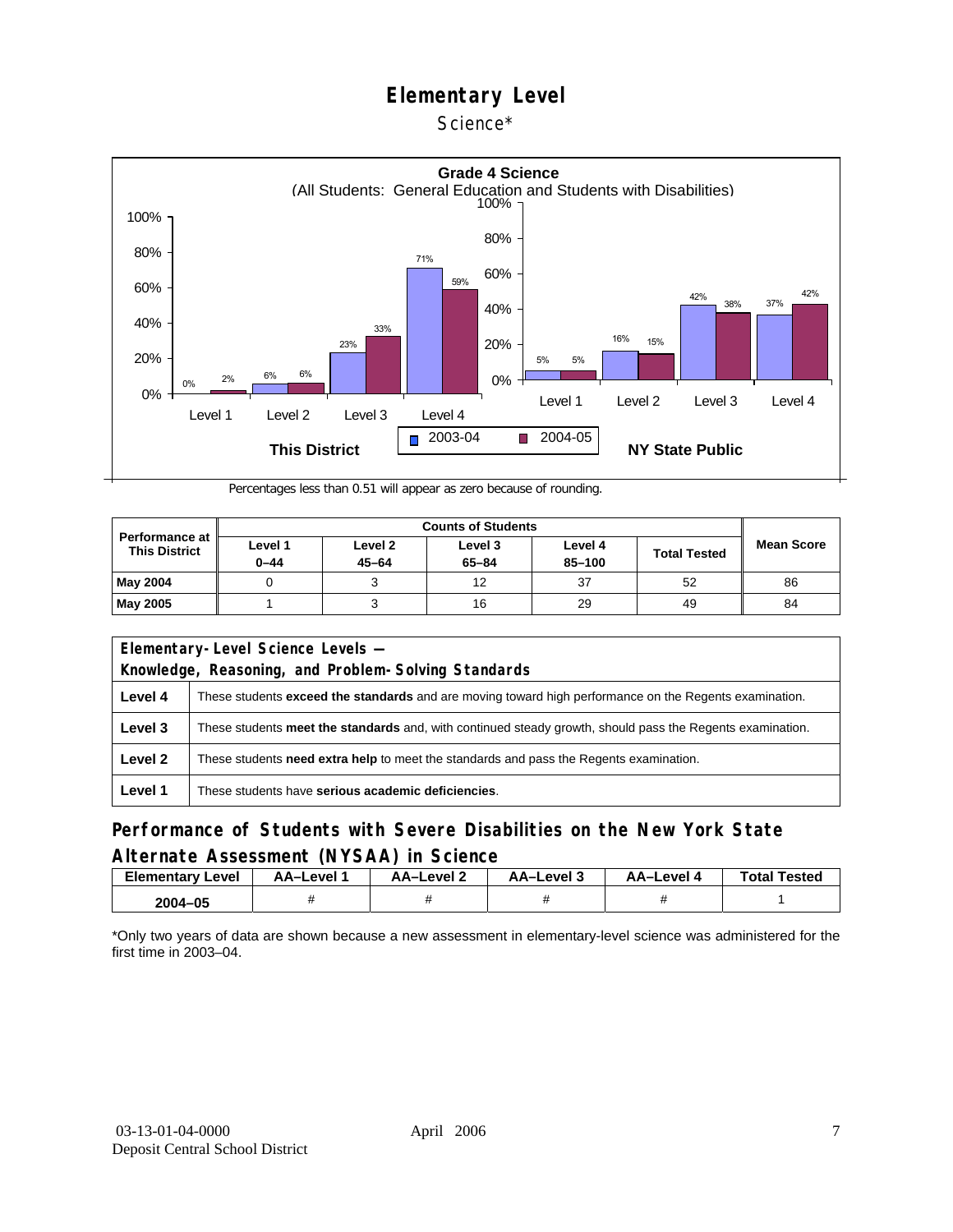



Percentages less than 0.51 will appear as zero because of rounding.

| <b>Performance at</b><br><b>This District</b> | Level 1<br>527-657 | Level 2<br>658-696 | Level 3<br>697-736 | Level 4<br>737-830 | <b>Total Tested</b> | <b>Mean Score</b> |
|-----------------------------------------------|--------------------|--------------------|--------------------|--------------------|---------------------|-------------------|
| January 2003                                  | 6                  | 32                 | 19                 |                    | 57                  | 687               |
| January 2004                                  |                    | 28                 | 26                 |                    | 58                  | 696               |
| January 2005                                  |                    | 42                 |                    |                    | 52                  | 690               |

|         | Middle-Level English Language Arts Levels — Listening, Reading, and Writing Standards                     |  |  |  |  |
|---------|-----------------------------------------------------------------------------------------------------------|--|--|--|--|
| Level 4 | These students exceed the standards and are moving toward high performance on the Regents examination.    |  |  |  |  |
| Level 3 | These students meet the standards and, with continued steady growth, should pass the Regents examination. |  |  |  |  |
| Level 2 | These students need extra help to meet the standards and pass the Regents examination.                    |  |  |  |  |
| Level 1 | These students have serious academic deficiencies.                                                        |  |  |  |  |

**Performance of Limited English Proficient Students Taking the New York State English as a Second Language Achievement Test (NYSESLAT) as the Measure of English Language Arts Achievement**

| Grade 8 | ∟evel <i>*</i> | _evel 2 | Levels 3 & 4 | <b>Total Tested</b> |
|---------|----------------|---------|--------------|---------------------|
| 2005    |                |         |              |                     |

**Performance of Students with Severe Disabilities on the New York State Alternate Assessment (NYSAA) in English** 

| <b>Middle Level</b> | AA–Level | AA-Level 2 | AA-Level 3 | AA-Level 4 | <b>Total Tested</b> |
|---------------------|----------|------------|------------|------------|---------------------|
| $2004 - 05$         |          |            |            |            |                     |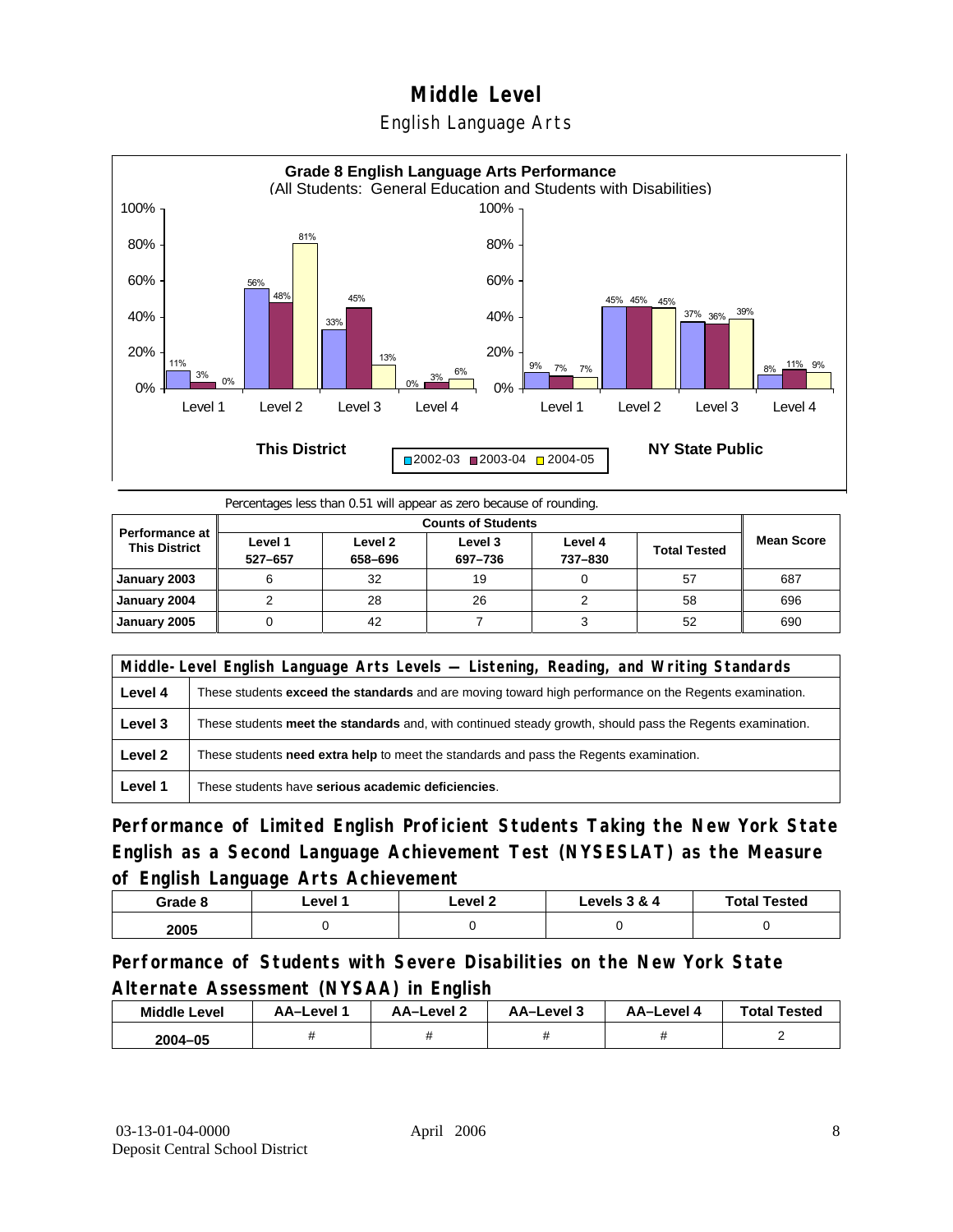#### Mathematics



Percentages less than 0.51 will appear as zero because of rounding.

|                                                 |                    | <b>Counts of Students</b> |                    |                    |                     |                   |  |  |  |
|-------------------------------------------------|--------------------|---------------------------|--------------------|--------------------|---------------------|-------------------|--|--|--|
| <b>Performance at I</b><br><b>This District</b> | Level 1<br>517-680 | Level 2<br>681-715        | Level 3<br>716-759 | Level 4<br>760-882 | <b>Total Tested</b> | <b>Mean Score</b> |  |  |  |
| May 2003                                        |                    | 19                        | 26                 |                    | 57                  | 708               |  |  |  |
| May 2004                                        |                    | 10                        | 38                 | 5                  | 59                  | 722               |  |  |  |
| May 2005                                        |                    | 28                        | 18                 |                    | 53                  | 712               |  |  |  |

|         | Middle-Level Mathematics Levels — Knowledge, Reasoning, and Problem-Solving Standards                         |  |  |  |  |
|---------|---------------------------------------------------------------------------------------------------------------|--|--|--|--|
| Level 4 | These students <b>exceed the standards</b> and are moving toward high performance on the Regents examination. |  |  |  |  |
| Level 3 | These students meet the standards and, with continued steady growth, should pass the Regents examination.     |  |  |  |  |
| Level 2 | These students need extra help to meet the standards and pass the Regents examination.                        |  |  |  |  |
| Level 1 | These students have serious academic deficiencies.                                                            |  |  |  |  |

### **Performance of Students with Severe Disabilities on the New York State Alternate Assessment (NYSAA) in Mathematics**

| <b>Middle Level</b> | AA-Level | AA-Level 2 | AA-Level 3 | AA–Level 4 | <b>Total Tested</b> |
|---------------------|----------|------------|------------|------------|---------------------|
| 2004-05             |          |            |            |            |                     |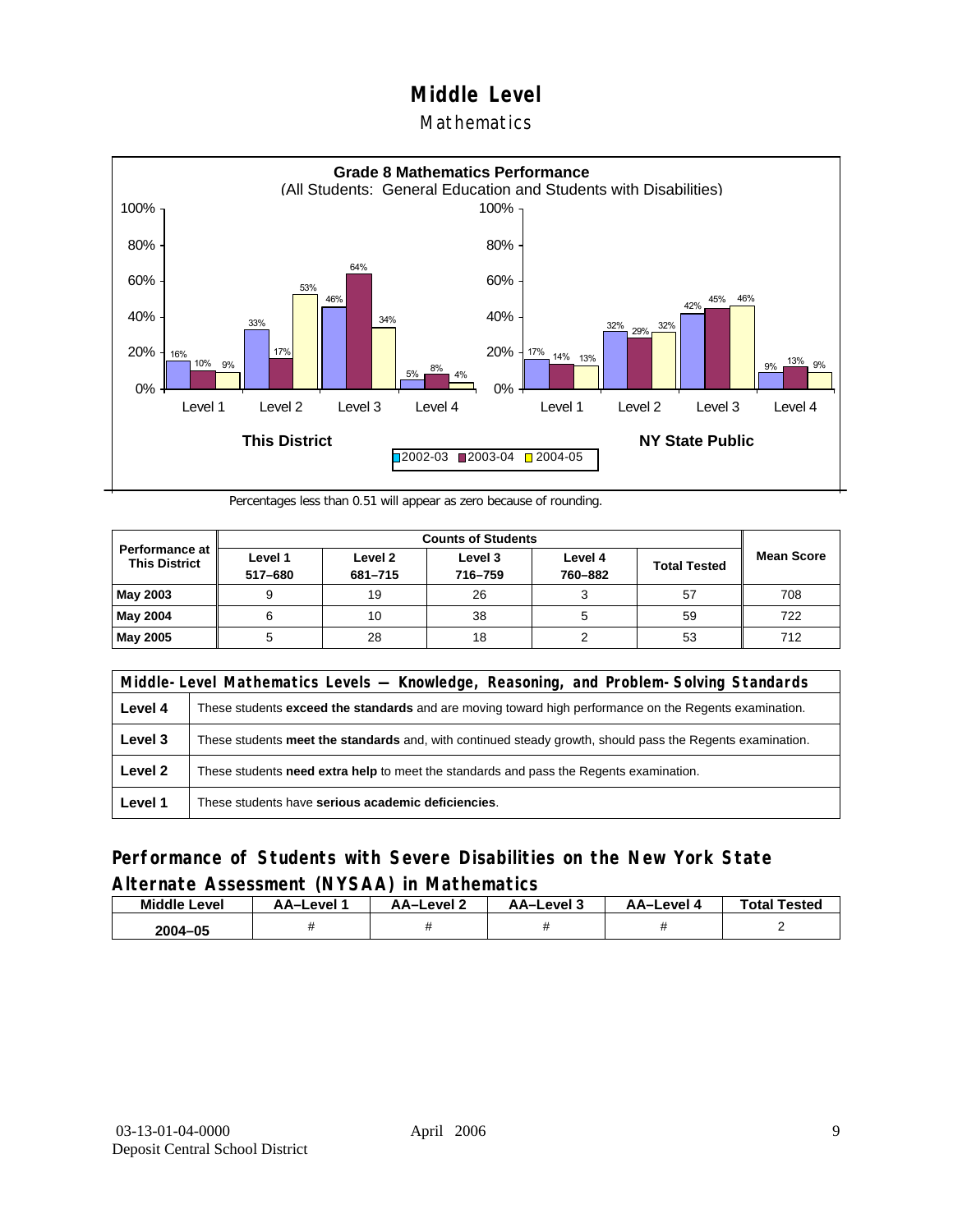#### **Science**



#### Percentages less than 0.51 will appear as zero because of rounding.

| <b>Performance at This District</b> |                             |         | <b>Mean Score</b>  |         |         |              |    |
|-------------------------------------|-----------------------------|---------|--------------------|---------|---------|--------------|----|
|                                     |                             | Level 1 | Level <sub>2</sub> | Level 3 | Level 4 | Total Tested |    |
| January/                            | <b>Middle-Level Science</b> |         |                    | 26      | 27      | 56           | 81 |
| <b>June 2003</b>                    | <b>Regents Science</b>      |         |                    |         |         |              |    |
| January/                            | <b>Middle-Level Science</b> |         |                    | 37      | 19      | 57           | 82 |
| <b>June 2004</b>                    | <b>Regents Science</b>      |         |                    |         |         |              |    |
| January/                            | <b>Middle-Level Science</b> |         |                    | 27      | 14      | 49           |    |
| <b>June 2005</b>                    | <b>Regents Science</b>      |         |                    |         |         |              |    |

|                    | Middle-Level Science Levels — Knowledge, Reasoning, and Problem-Solving Standards*                                                                                                             |  |  |  |  |
|--------------------|------------------------------------------------------------------------------------------------------------------------------------------------------------------------------------------------|--|--|--|--|
| Level 4            | These students exceed the standards on the middle-level science test and are moving toward high performance<br>on the Regents examinations or score 85-100 on a Regents science examination.   |  |  |  |  |
| Level 3            | These students meet the standards on the middle-level science test and, with continued steady growth, should<br>pass the Regents examinations or score 65–84 on a Regents science examination. |  |  |  |  |
| Level <sub>2</sub> | These students need extra help to meet the standards for middle-level science and to pass the Regents<br>examinations or score 55-64 on a Regents science examination.                         |  |  |  |  |
| Level 1            | These students have serious academic deficiencies as evidenced in the middle-level science test or score 0–54<br>on a Regents science examination.                                             |  |  |  |  |

\*Students may demonstrate proficiency in middle-level science by scoring at Level 3 or above on the middle-level science test or by scoring 65 or above on a Regents examination in science.

#### **Performance of Students with Severe Disabilities on the New York State Alternate Assessment (NYSAA) in Science**

| Middle L<br>_evel | <b>AA–Level</b> | AA-Level 2 | AA-Level 3 | AA–Level | <b>Tested</b><br>Total |
|-------------------|-----------------|------------|------------|----------|------------------------|
| 2004-05           |                 |            |            |          |                        |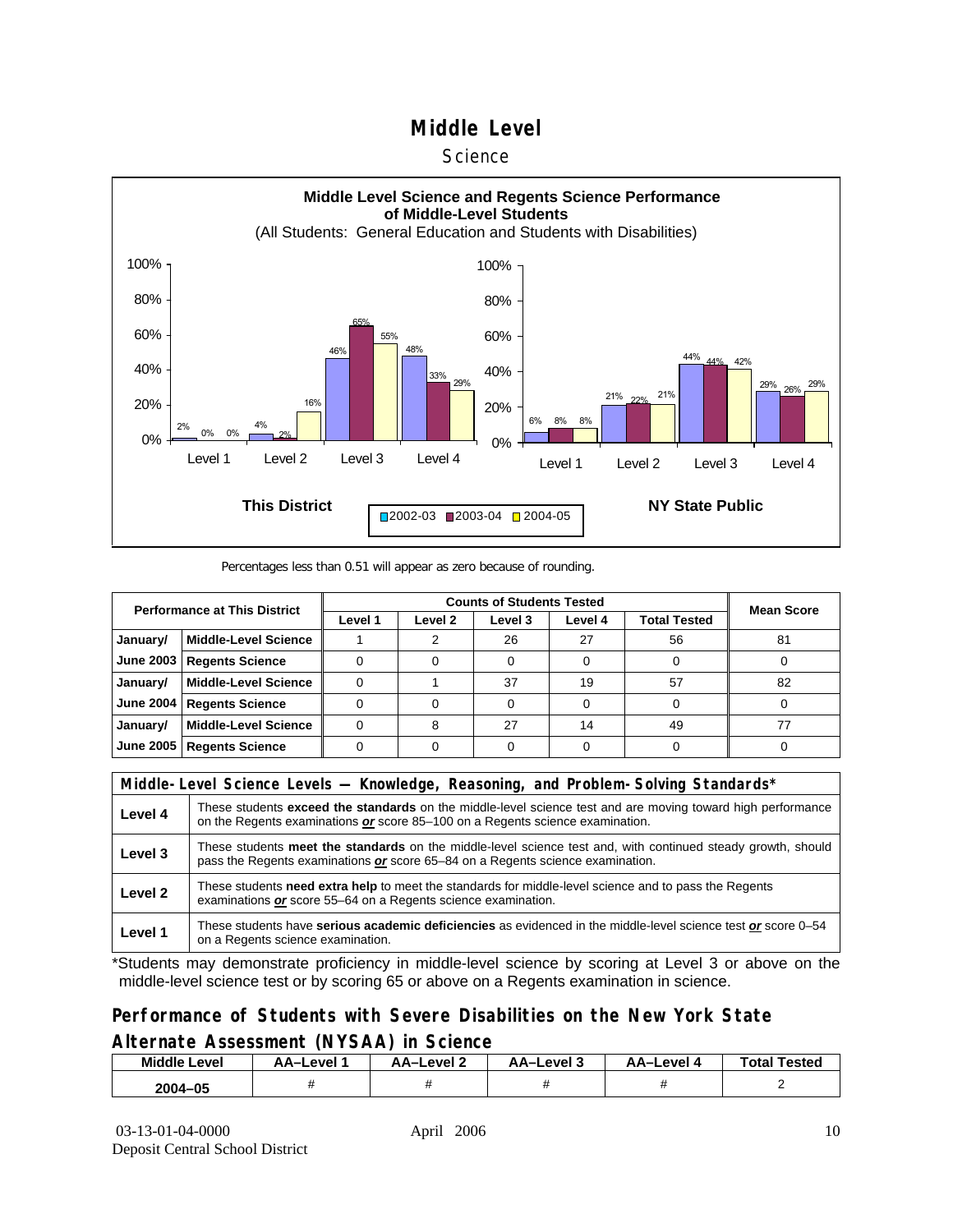## **High School English Achievement after Four Years of Instruction**

 The graphs and tables below present performance of the 1999, 2000, and 2001 district accountability cohort members, four years after entering grade 9, in meeting the graduation assessment requirement in English. In the graph, students passing approved alternatives to this examination are counted as scoring in the 65 to 84 range. RCT results are not included in the graph. The data in these tables and charts show the performance of the cohorts as of June  $30<sup>th</sup>$  of the fourth year after first entering grade 9.



Percentages less than 0.51 will appear as zero because of rounding.

|             | English Graduation Requirement Achievement after Four Years of High School* |                                          |                                           |                                           |                                            |                                       |  |  |  |  |  |  |
|-------------|-----------------------------------------------------------------------------|------------------------------------------|-------------------------------------------|-------------------------------------------|--------------------------------------------|---------------------------------------|--|--|--|--|--|--|
|             | <b>Cohort Members</b><br><b>All Students</b>                                | <b>Highest Score</b><br>Between 0 and 54 | <b>Highest Score</b><br>Between 55 and 64 | <b>Highest Score</b><br>Between 65 and 84 | <b>Highest Score</b><br>Between 85 and 100 | Approved<br><b>Alternative Credit</b> |  |  |  |  |  |  |
| 1999 Cohort | 55                                                                          |                                          |                                           | 34                                        |                                            |                                       |  |  |  |  |  |  |
| 2000 Cohort | 49                                                                          |                                          |                                           | 29                                        |                                            |                                       |  |  |  |  |  |  |
| 2001 Cohort | 55                                                                          |                                          |                                           | 22                                        | 23                                         |                                       |  |  |  |  |  |  |

\*Assessments used to determine counts in this table include the Regents examination in comprehensive English, the component retest in English, and approved alternatives.

| Performance of Students Who Took the Regents<br><b>Competency Tests in Reading and Writing to</b><br>Meet the Graduation Requirement* |                        |                                                |  |  |  |  |  |  |  |
|---------------------------------------------------------------------------------------------------------------------------------------|------------------------|------------------------------------------------|--|--|--|--|--|--|--|
|                                                                                                                                       | <b>Passed the RCTs</b> | <b>Failed RCT in Reading</b><br>and/or Writing |  |  |  |  |  |  |  |
| 1999 Cohort                                                                                                                           |                        |                                                |  |  |  |  |  |  |  |
| 2000 Cohort                                                                                                                           |                        |                                                |  |  |  |  |  |  |  |
| 2001 Cohort                                                                                                                           |                        |                                                |  |  |  |  |  |  |  |

\*Includes only students eligible for the safety net who did not score 55 or higher on the Regents examination or an approved alternative.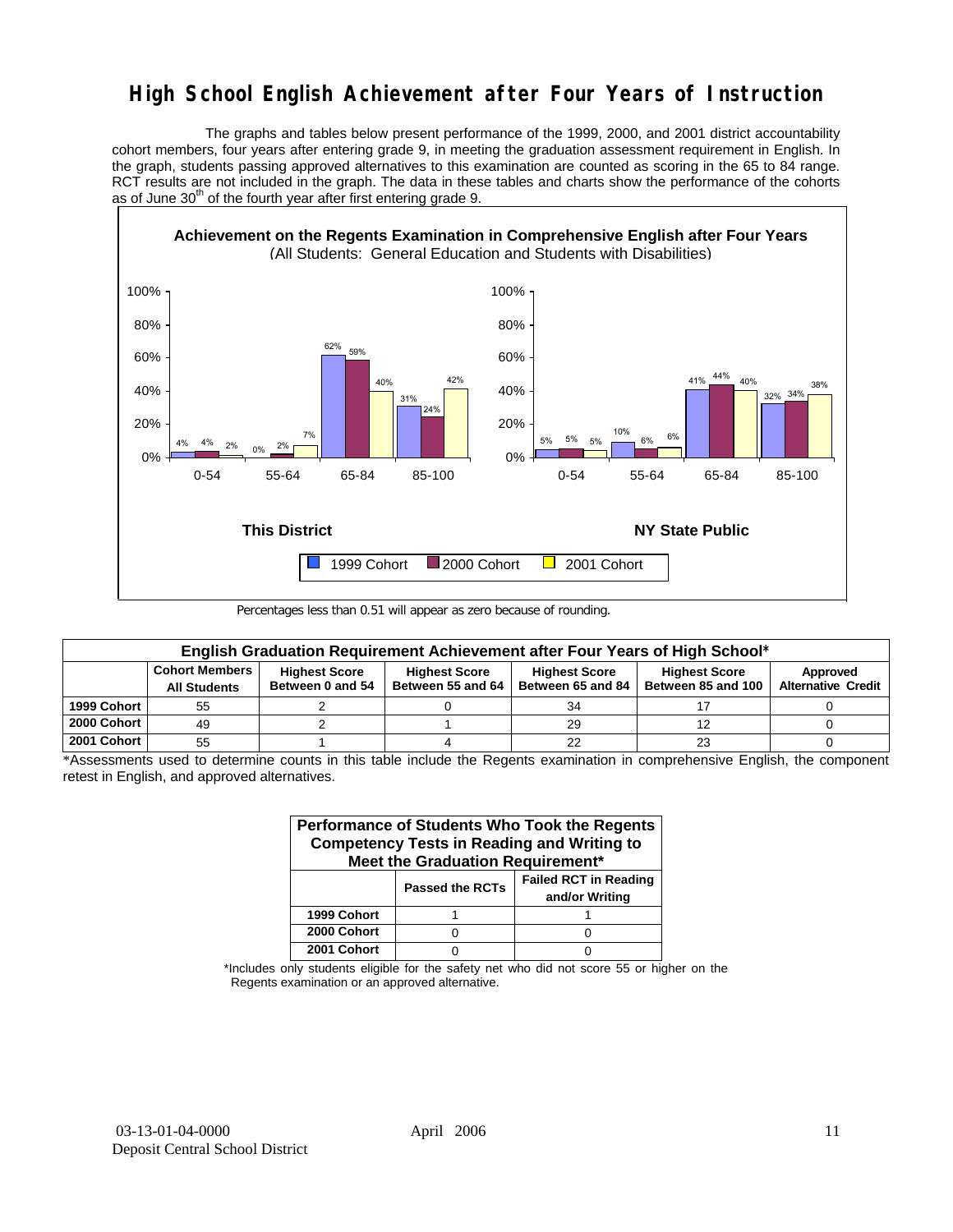## **High School Mathematics Achievement after Four Years of Instruction**

The graphs and tables below present performance of the 1999, 2000, and 2001 district accountability cohort members, four years after entering grade 9, in meeting the graduation assessment requirement in mathematics. In the graph, students passing approved alternatives to these examinations are counted as scoring in the 65 to 84 range. RCT results are not included in the graph. The data in these tables and charts show the performance of the cohorts as of June  $30<sup>th</sup>$  of the fourth year after first entering grade 9.



Percentages less than 0.51 will appear as zero because of rounding.

|             | Mathematics Graduation Requirement Achievement after Four Years of High School* |  |                                              |    |                                                         |          |  |  |  |  |  |
|-------------|---------------------------------------------------------------------------------|--|----------------------------------------------|----|---------------------------------------------------------|----------|--|--|--|--|--|
|             | <b>Highest Score</b><br><b>Cohort Members</b>                                   |  | <b>Highest Score</b><br><b>Highest Score</b> |    | <b>Highest Score</b>                                    | Approved |  |  |  |  |  |
|             | <b>All Students</b>                                                             |  | Between 0 and 54 Between 55 and 64           |    | Between 65 and 84 Between 85 and 100 Alternative Credit |          |  |  |  |  |  |
| 1999 Cohort | 55                                                                              |  |                                              | 19 | 24                                                      |          |  |  |  |  |  |
| 2000 Cohort | 49                                                                              |  |                                              | 24 |                                                         |          |  |  |  |  |  |
| 2001 Cohort | 55                                                                              |  |                                              | 27 | 10                                                      |          |  |  |  |  |  |

\*Assessments used to determine counts in this table include a Regents examination in mathematics, the component retest in mathematics and approved alternatives.

| Performance of Students Who Took the Regents<br><b>Competency Test in Mathematics to Meet the</b><br><b>Graduation Requirement*</b> |                       |                                          |  |  |  |  |  |  |
|-------------------------------------------------------------------------------------------------------------------------------------|-----------------------|------------------------------------------|--|--|--|--|--|--|
|                                                                                                                                     | <b>Passed the RCT</b> | <b>Failed at Least</b><br><b>One RCT</b> |  |  |  |  |  |  |
| 1999 Cohort                                                                                                                         |                       |                                          |  |  |  |  |  |  |
| 2000 Cohort                                                                                                                         |                       |                                          |  |  |  |  |  |  |
| 2001 Cohort                                                                                                                         |                       |                                          |  |  |  |  |  |  |

\*Includes only students eligible for the safety net who did not score 55 or higher on the Regents examination or an approved alternative.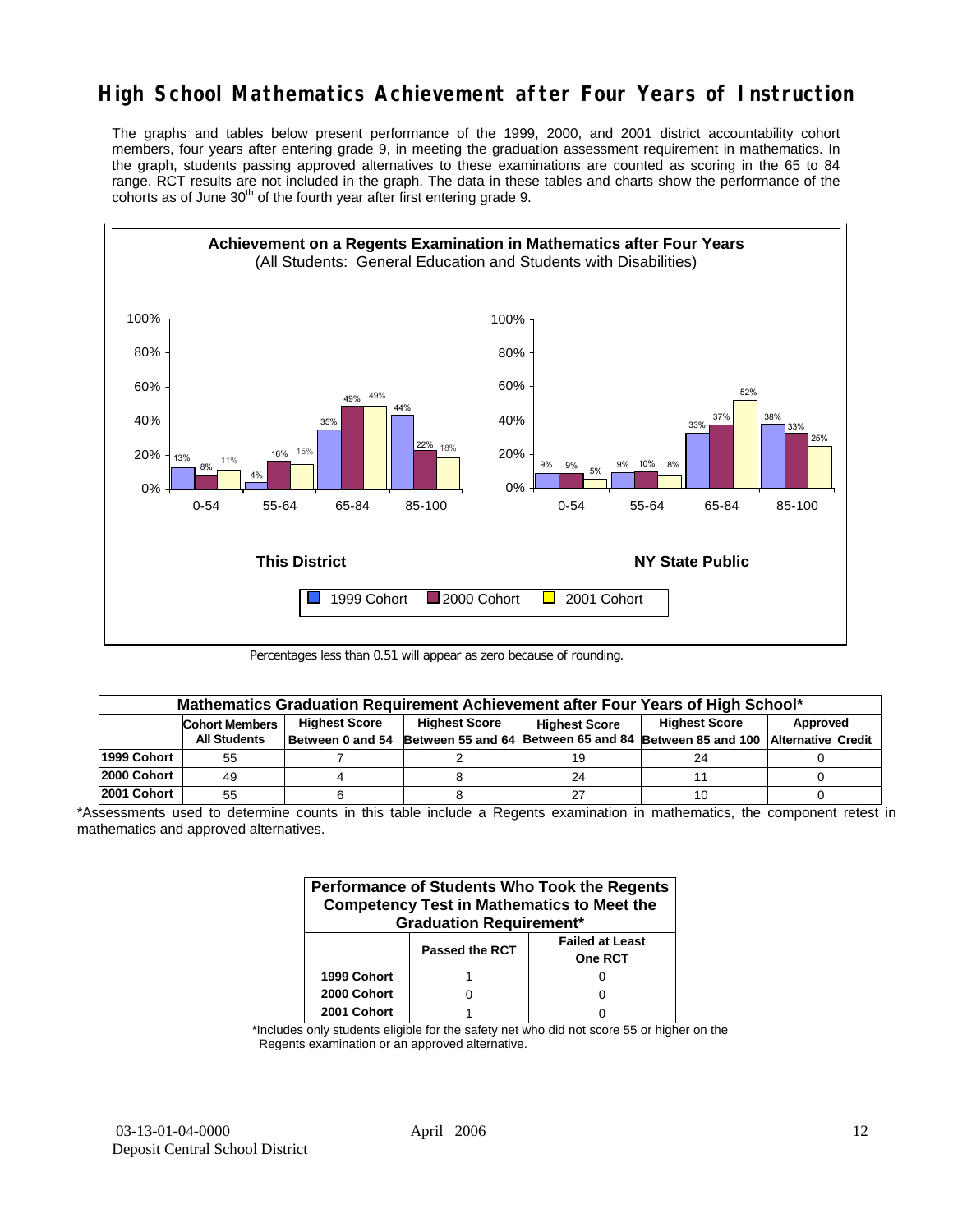## **Cohort Graduation Rates**

 Students were counted as graduates if they earned a local diploma with or without a Regents endorsement by August 31<sup>st</sup> of the fourth year after first entering grade 9. The graduation-rate cohort includes students who transferred to general education development (GED) programs. These students were not counted in the 1998, 1999, and 2000 district accountability cohorts for English and mathematics.



Percentages less than 0.51 will appear as zero because of rounding.

| <b>Cohort Graduation Rates</b> |                                  |                                |                                                                      |                            |  |  |  |  |  |  |
|--------------------------------|----------------------------------|--------------------------------|----------------------------------------------------------------------|----------------------------|--|--|--|--|--|--|
|                                | <b>Cohort</b><br>Members*<br>(a) | <b>Transfers to GED</b><br>(b) | <b>Graduation Rate</b><br><b>Cohort</b><br><b>Members</b><br>$(a+b)$ | <b>Number</b><br>Graduated |  |  |  |  |  |  |
| 1998 Cohort                    | 35                               |                                | 35                                                                   | 35                         |  |  |  |  |  |  |
| 1999 Cohort                    | 56                               |                                | 56                                                                   | 48                         |  |  |  |  |  |  |
| 2000 Cohort                    | 50                               |                                | 51                                                                   | 41                         |  |  |  |  |  |  |

 $*$ Count as of August 31 $*$  of the fourth year after first entering grade 9.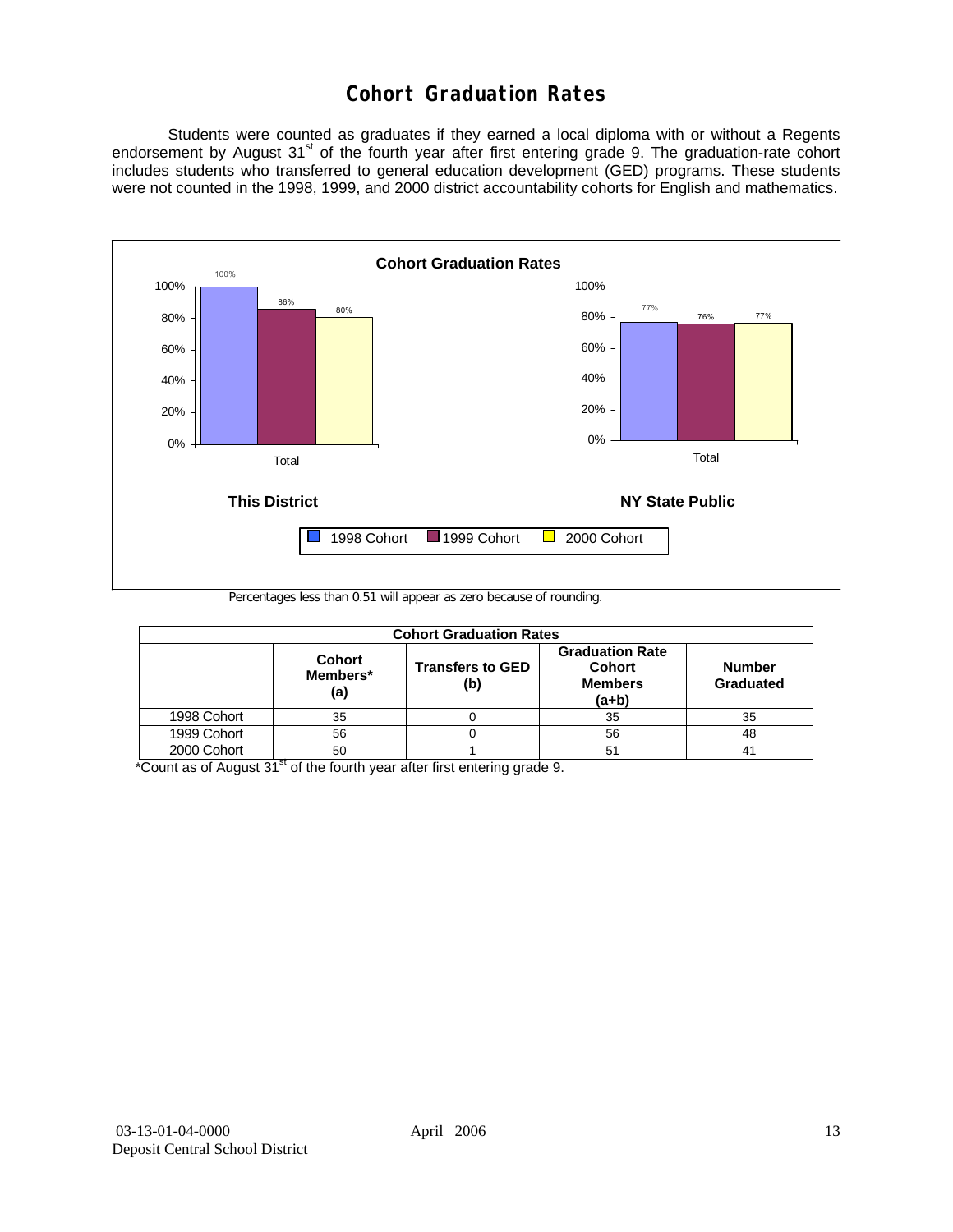# **Analysis of Student Subgroup Performance**

Historically, on State assessments the average performance of Black, Hispanic, and Native American students has been lower than that of White and Asian students. Similarly, students from lowincome families have not performed as well as those from higher income families. A high priority of the Board of Regents is to eliminate these gaps in student performance. In addition, Title I of the federal Elementary and Secondary Education Act includes explicit requirements "to ensure that students served by Title I are given the same opportunity to achieve to high standards and are held to the same high expectations as all students in each State."

This section of the district report card provides performance data for two years by racial/ethnic group, disability status, gender, English proficiency status, income level, and migrant status. The purpose of the student subgroup analyses is to determine if students who perform below the standards in any district tend to fall into particular groups, such as minority students, limited English proficient students, or economically disadvantaged students. If these analyses provide evidence that students in one of the groups achieve at a lower level than other students, the district should examine the reasons for this lower performance and make necessary changes in curriculum, instruction, and student support services to remedy these performance gaps. If your district did not report data for the 2004–05 school year for a subject and grade, a table showing data for subgroups in that subject and grade will not be included in the *Analysis*.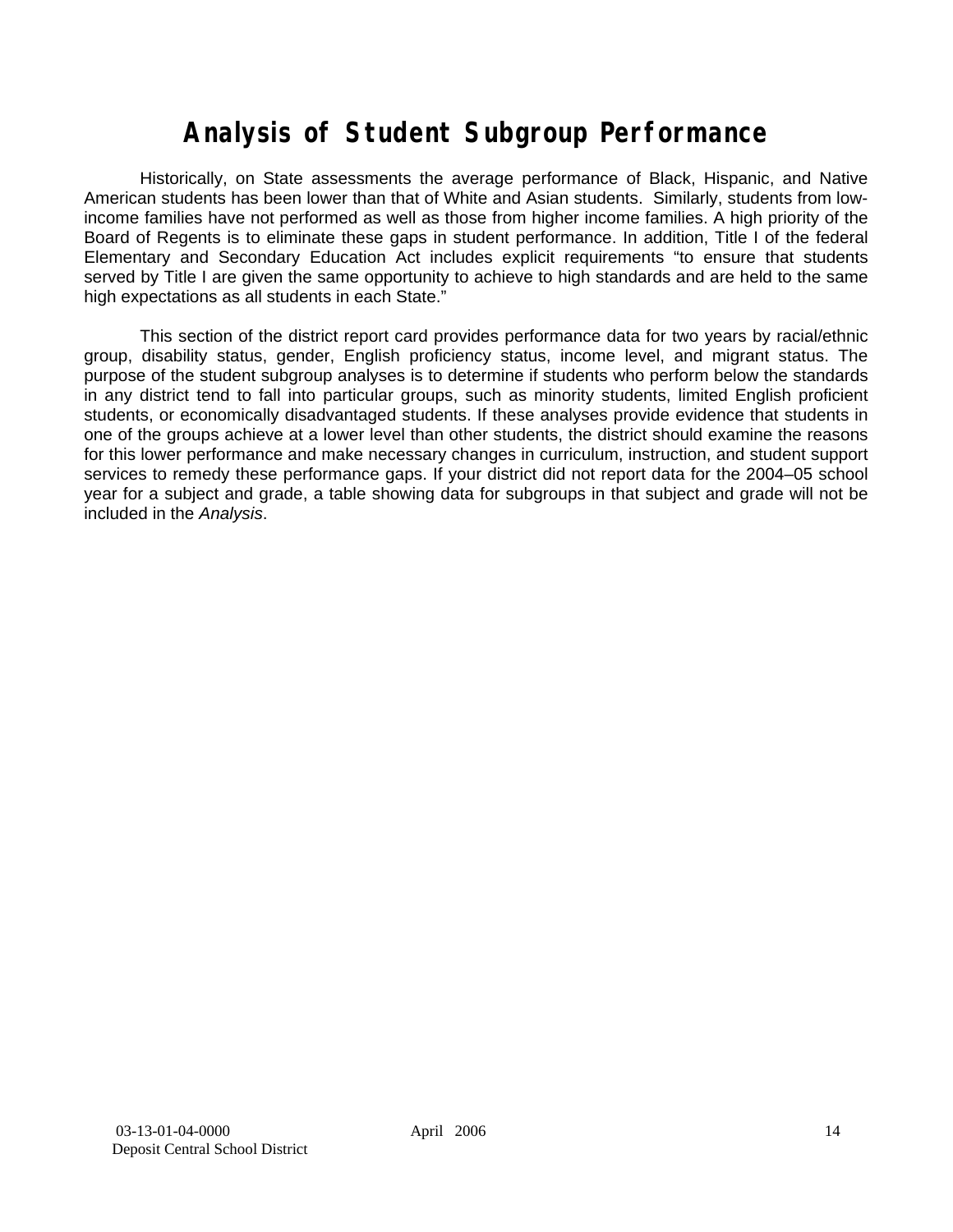## English Language Arts

|                                              |                |             | ັ<br>2003-04                                                      |     | $2004 - 05$   |         |                                                                   |             |
|----------------------------------------------|----------------|-------------|-------------------------------------------------------------------|-----|---------------|---------|-------------------------------------------------------------------|-------------|
| <b>Student Subgroup</b>                      | <b>Total</b>   |             | <b>Percentages of Tested</b><br><b>Students Scoring at Levels</b> |     | <b>Total</b>  |         | <b>Percentages of Tested</b><br><b>Students Scoring at Levels</b> |             |
|                                              | <b>Tested</b>  | $2 - 4$     | $3 - 4$                                                           | 4   | <b>Tested</b> | $2 - 4$ | $3 - 4$                                                           | 4           |
| <b>Results by Race/Ethnicity</b>             |                |             |                                                                   |     |               |         |                                                                   |             |
| American Indian/Alaskan Native               | 0              | 0%          | 0%                                                                | 0%  | $\mathbf 0$   | 0%      | 0%                                                                | 0%          |
| <b>Black</b>                                 | $\overline{2}$ | s           | s                                                                 | s   | 1             | s       | s                                                                 | s           |
| Hispanic                                     | $\overline{2}$ | s           | s                                                                 | s   | 0             | 0%      | 0%                                                                | 0%          |
| Asian or Pacific Islander                    | 1              | $\mathbf S$ | $\mathbf s$                                                       | s   | 1             | s       | s                                                                 | s           |
| White                                        | 47             | 94%         | 72%                                                               | 19% | 45            | s       | s                                                                 | $\mathbf s$ |
| Total                                        | 52             | 94%         | 75%                                                               | 19% | 47            | 94%     | 66%                                                               | 17%         |
| Small Group Totals (s)                       | 5              | 100%        | 100%                                                              | 20% | 47            | 94%     | 66%                                                               | 17%         |
| <b>Results by Disability Status</b>          |                |             |                                                                   |     |               |         |                                                                   |             |
| General-education students                   | 45             | 100%        | 82%                                                               | 22% | 38            | 100%    | 76%                                                               | 21%         |
| Students with disabilities                   | $\overline{7}$ | 57%         | 29%                                                               | 0%  | 9             | 67%     | 22%                                                               | 0%          |
| Total                                        | 52             | 94%         | 75%                                                               | 19% | 47            | 94%     | 66%                                                               | 17%         |
| <b>Results by Gender</b>                     |                |             |                                                                   |     |               |         |                                                                   |             |
| Female                                       | 23             | 96%         | 70%                                                               | 17% | 25            | 96%     | 64%                                                               | 16%         |
| Male                                         | 29             | 93%         | 79%                                                               | 21% | 22            | 91%     | 68%                                                               | 18%         |
| Total                                        | 52             | 94%         | 75%                                                               | 19% | 47            | 94%     | 66%                                                               | 17%         |
| <b>Results by English Proficiency Status</b> |                |             |                                                                   |     |               |         |                                                                   |             |
| English proficient                           | 51             | s           | s                                                                 | s   | 47            | 94%     | 66%                                                               | 17%         |
| Limited English proficient                   | $\mathbf{1}$   | s           | s                                                                 | s   | 0             | 0%      | 0%                                                                | 0%          |
| Total                                        | 52             | 94%         | 75%                                                               | 19% | 47            | 94%     | 66%                                                               | 17%         |
| <b>Results by Income Level</b>               |                |             |                                                                   |     |               |         |                                                                   |             |
| Economically disadvantaged                   | 29             | 90%         | 62%                                                               | 17% | 29            | 93%     | 52%                                                               | 3%          |
| Not disadvantaged                            | 23             | 100%        | 91%                                                               | 22% | 18            | 94%     | 89%                                                               | 39%         |
| Total                                        | 52             | 94%         | 75%                                                               | 19% | 47            | 94%     | 66%                                                               | 17%         |
| <b>Results by Migrant Status</b>             |                |             |                                                                   |     |               |         |                                                                   |             |
| Migrant family                               | $\mathbf 0$    | 0%          | 0%                                                                | 0%  | 0             | 0%      | 0%                                                                | 0%          |
| Not migrant family                           | 52             | 94%         | 75%                                                               | 19% | 47            | 94%     | 66%                                                               | 17%         |
| Total                                        | 52             | 94%         | 75%                                                               | 19% | 47            | 94%     | 66%                                                               | 17%         |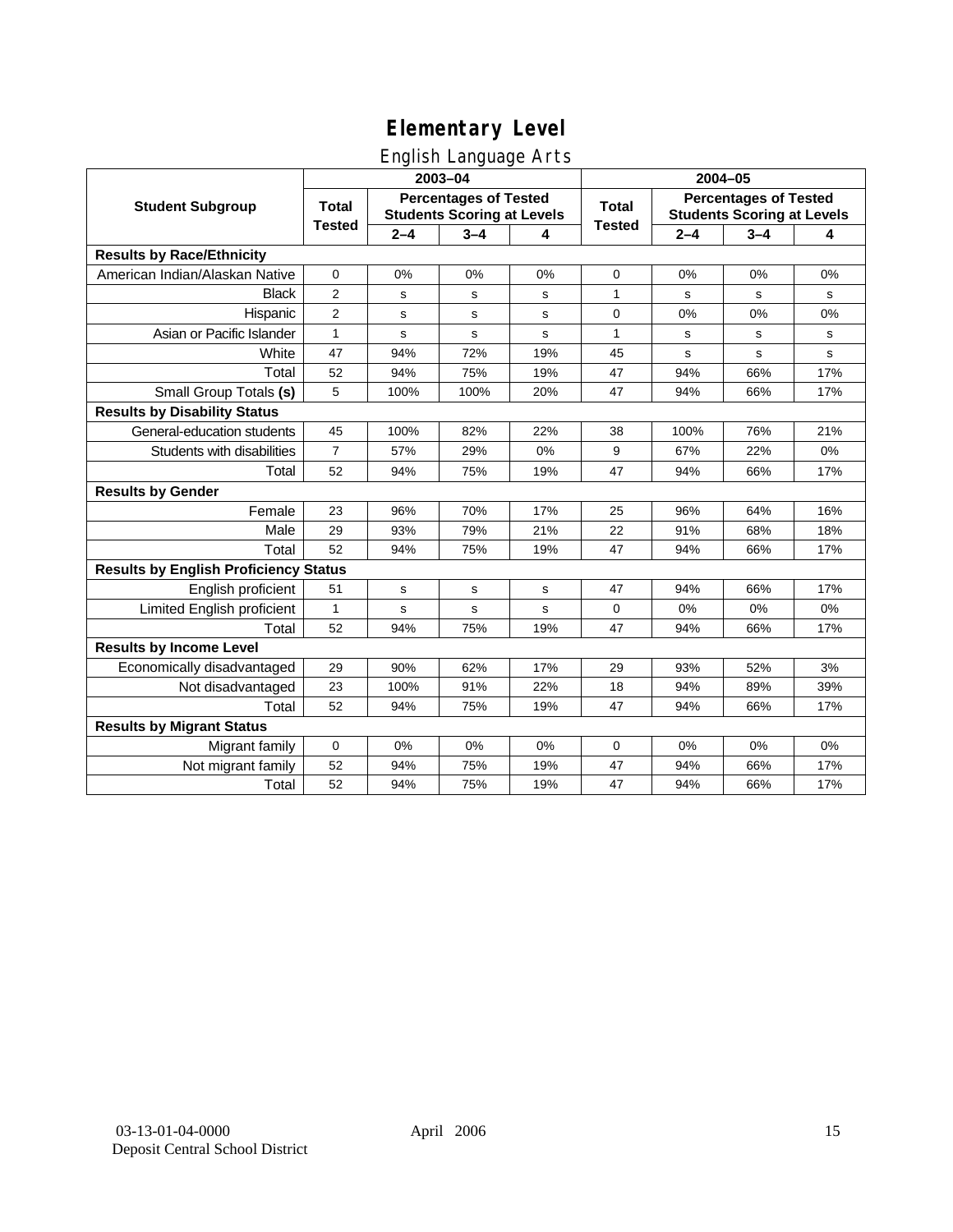### Mathematics

|                                              |                |         | 2003-04                                                           |             | 2004-05       |             |                                                                   |           |
|----------------------------------------------|----------------|---------|-------------------------------------------------------------------|-------------|---------------|-------------|-------------------------------------------------------------------|-----------|
| <b>Student Subgroup</b>                      | <b>Total</b>   |         | <b>Percentages of Tested</b><br><b>Students Scoring at Levels</b> |             | Total         |             | <b>Percentages of Tested</b><br><b>Students Scoring at Levels</b> |           |
|                                              | <b>Tested</b>  | $2 - 4$ | $3 - 4$                                                           | 4           | <b>Tested</b> | $2 - 4$     | $3 - 4$                                                           | 4         |
| <b>Results by Race/Ethnicity</b>             |                |         |                                                                   |             |               |             |                                                                   |           |
| American Indian/Alaskan Native               | $\mathbf{0}$   | 0%      | 0%                                                                | 0%          | $\mathbf 0$   | 0%          | 0%                                                                | 0%        |
| <b>Black</b>                                 | 2              | s       | s                                                                 | s           | 1             | s           | s                                                                 | s         |
| Hispanic                                     | $\overline{2}$ | s       | s                                                                 | s           | 0             | 0%          | 0%                                                                | 0%        |
| Asian or Pacific Islander                    | $\mathbf{1}$   | s       | s                                                                 | S           | $\mathbf{1}$  | s           | s                                                                 | s         |
| White                                        | 47             | 96%     | 83%                                                               | 34%         | 47            | $\mathbf s$ | $\mathbf s$                                                       | ${\tt s}$ |
| Total                                        | 52             | 96%     | 85%                                                               | 33%         | 49            | 96%         | 84%                                                               | 27%       |
| Small Group Totals (s)                       | 5              | 100%    | 100%                                                              | 20%         | 49            | 96%         | 84%                                                               | 27%       |
| <b>Results by Disability Status</b>          |                |         |                                                                   |             |               |             |                                                                   |           |
| General-education students                   | 45             | 100%    | 96%                                                               | 38%         | 39            | 100%        | 90%                                                               | 31%       |
| Students with disabilities                   | $\overline{7}$ | 71%     | 14%                                                               | 0%          | 10            | 80%         | 60%                                                               | 10%       |
| Total                                        | 52             | 96%     | 85%                                                               | 33%         | 49            | 96%         | 84%                                                               | 27%       |
| <b>Results by Gender</b>                     |                |         |                                                                   |             |               |             |                                                                   |           |
| Female                                       | 24             | 92%     | 79%                                                               | 33%         | 26            | 96%         | 85%                                                               | 23%       |
| Male                                         | 28             | 100%    | 89%                                                               | 32%         | 23            | 96%         | 83%                                                               | 30%       |
| Total                                        | 52             | 96%     | 85%                                                               | 33%         | 49            | 96%         | 84%                                                               | 27%       |
| <b>Results by English Proficiency Status</b> |                |         |                                                                   |             |               |             |                                                                   |           |
| English proficient                           | 51             | s       | ${\bf s}$                                                         | $\mathbf s$ | 49            | 96%         | 84%                                                               | 27%       |
| Limited English proficient                   | $\mathbf{1}$   | s       | s                                                                 | S           | 0             | 0%          | 0%                                                                | 0%        |
| Total                                        | 52             | 96%     | 85%                                                               | 33%         | 49            | 96%         | 84%                                                               | 27%       |
| <b>Results by Income Level</b>               |                |         |                                                                   |             |               |             |                                                                   |           |
| Economically disadvantaged                   | 28             | 93%     | 79%                                                               | 25%         | 30            | 93%         | 83%                                                               | 27%       |
| Not disadvantaged                            | 24             | 100%    | 92%                                                               | 42%         | 19            | 100%        | 84%                                                               | 26%       |
| Total                                        | 52             | 96%     | 85%                                                               | 33%         | 49            | 96%         | 84%                                                               | 27%       |
| <b>Results by Migrant Status</b>             |                |         |                                                                   |             |               |             |                                                                   |           |
| Migrant family                               | 0              | 0%      | 0%                                                                | 0%          | 0             | 0%          | 0%                                                                | 0%        |
| Not migrant family                           | 52             | 96%     | 85%                                                               | 33%         | 49            | 96%         | 84%                                                               | 27%       |
| Total                                        | 52             | 96%     | 85%                                                               | 33%         | 49            | 96%         | 84%                                                               | 27%       |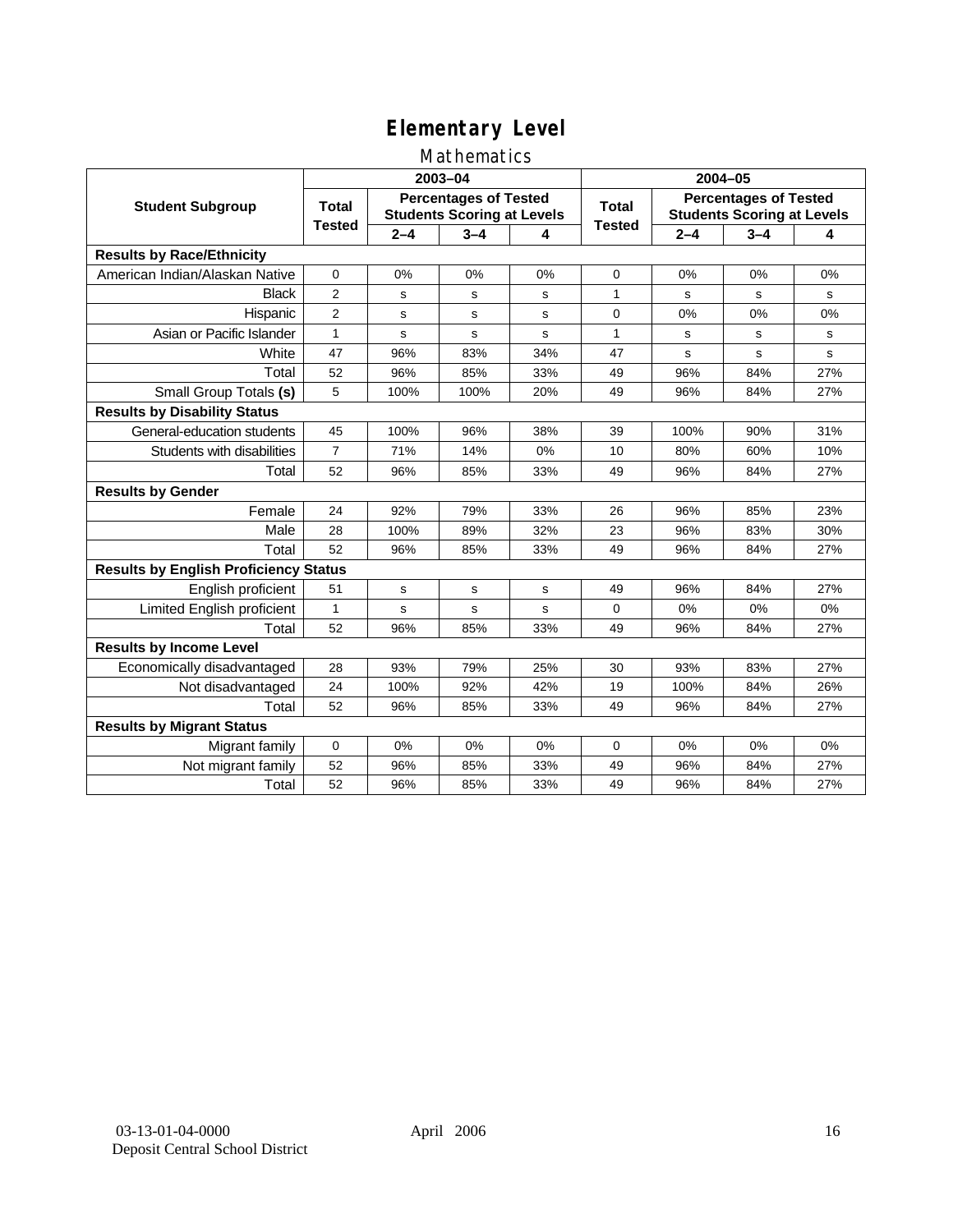#### **Science**

|                                              |                        |         | 2003-04                                                           |             | 2004-05                       |         |                                                                   |       |  |
|----------------------------------------------|------------------------|---------|-------------------------------------------------------------------|-------------|-------------------------------|---------|-------------------------------------------------------------------|-------|--|
| <b>Student Subgroup</b>                      | Total<br><b>Tested</b> |         | <b>Percentages of Tested</b><br><b>Students Scoring at Levels</b> |             | <b>Total</b><br><b>Tested</b> |         | <b>Percentages of Tested</b><br><b>Students Scoring at Levels</b> |       |  |
|                                              |                        | $2 - 4$ | $3 - 4$                                                           | 4           |                               | $2 - 4$ | $3 - 4$                                                           | 4     |  |
| <b>Results by Race/Ethnicity</b>             |                        |         |                                                                   |             |                               |         |                                                                   |       |  |
| American Indian/Alaskan Native               | 0                      | 0%      | 0%                                                                | 0%          | $\mathbf 0$                   | 0%      | 0%                                                                | 0%    |  |
| <b>Black</b>                                 | $\overline{2}$         | s       | s                                                                 | s           | $\mathbf{1}$                  | s       | s                                                                 | s     |  |
| Hispanic                                     | $\overline{2}$         | s       | s                                                                 | s           | $\mathbf 0$                   | 0%      | 0%                                                                | 0%    |  |
| Asian or Pacific Islander                    | $\mathbf{1}$           | s       | s                                                                 | s           | 1                             | s       | s                                                                 | s     |  |
| White                                        | 47                     | 100%    | 94%                                                               | 74%         | 47                            | s       | s                                                                 | s     |  |
| Total                                        | 52                     | 100%    | 94%                                                               | 71%         | 49                            | 98%     | 92%                                                               | 59%   |  |
| Small Group Totals (s)                       | 5                      | 100%    | 100%                                                              | 40%         | 49                            | 98%     | 92%                                                               | 59%   |  |
| <b>Results by Disability Status</b>          |                        |         |                                                                   |             |                               |         |                                                                   |       |  |
| General-education students                   | 45                     | 100%    | 98%                                                               | 78%         | 39                            | 100%    | 97%                                                               | 67%   |  |
| Students with disabilities                   | $\overline{7}$         | 100%    | 71%                                                               | 29%         | 10                            | 90%     | 70%                                                               | 30%   |  |
| Total                                        | 52                     | 100%    | 94%                                                               | 71%         | 49                            | 98%     | 92%                                                               | 59%   |  |
| <b>Results by Gender</b>                     |                        |         |                                                                   |             |                               |         |                                                                   |       |  |
| Female                                       | 24                     | 100%    | 88%                                                               | 54%         | 26                            | 96%     | 92%                                                               | 46%   |  |
| Male                                         | 28                     | 100%    | 100%                                                              | 86%         | 23                            | 100%    | 91%                                                               | 74%   |  |
| Total                                        | 52                     | 100%    | 94%                                                               | 71%         | 49                            | 98%     | 92%                                                               | 59%   |  |
| <b>Results by English Proficiency Status</b> |                        |         |                                                                   |             |                               |         |                                                                   |       |  |
| English proficient                           | 51                     | s       | s                                                                 | $\mathbf s$ | 49                            | 98%     | 92%                                                               | 59%   |  |
| Limited English proficient                   | $\mathbf{1}$           | s       | s                                                                 | $\mathbf s$ | $\mathbf 0$                   | 0%      | 0%                                                                | 0%    |  |
| Total                                        | 52                     | 100%    | 94%                                                               | 71%         | 49                            | 98%     | 92%                                                               | 59%   |  |
| <b>Results by Income Level</b>               |                        |         |                                                                   |             |                               |         |                                                                   |       |  |
| Economically disadvantaged                   | 28                     | 100%    | 93%                                                               | 57%         | 30                            | 97%     | 87%                                                               | 50%   |  |
| Not disadvantaged                            | 24                     | 100%    | 96%                                                               | 88%         | 19                            | 100%    | 100%                                                              | 74%   |  |
| Total                                        | 52                     | 100%    | 94%                                                               | 71%         | 49                            | 98%     | 92%                                                               | 59%   |  |
| <b>Results by Migrant Status</b>             |                        |         |                                                                   |             |                               |         |                                                                   |       |  |
| Migrant family                               | 0                      | 0%      | 0%                                                                | 0%          | 0                             | 0%      | 0%                                                                | $0\%$ |  |
| Not migrant family                           | 52                     | 100%    | 94%                                                               | 71%         | 49                            | 98%     | 92%                                                               | 59%   |  |
| Total                                        | 52                     | 100%    | 94%                                                               | 71%         | 49                            | 98%     | 92%                                                               | 59%   |  |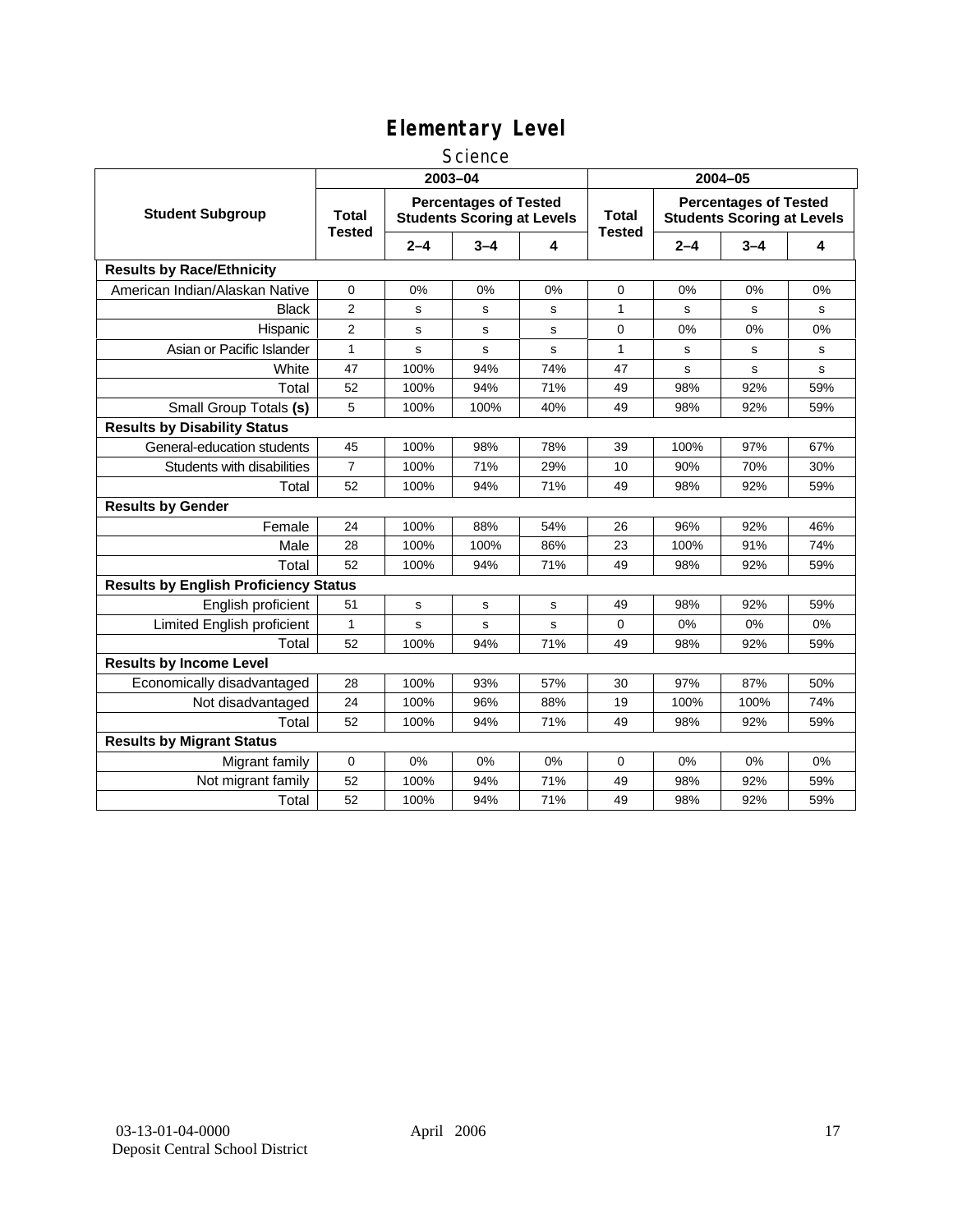## English Language Arts

|                                              |               |         | ັ<br>2003-04                                                      |             | 2004-05       |             |                                                                   |       |  |
|----------------------------------------------|---------------|---------|-------------------------------------------------------------------|-------------|---------------|-------------|-------------------------------------------------------------------|-------|--|
| <b>Student Subgroup</b>                      | <b>Total</b>  |         | <b>Percentages of Tested</b><br><b>Students Scoring at Levels</b> |             | <b>Total</b>  |             | <b>Percentages of Tested</b><br><b>Students Scoring at Levels</b> |       |  |
|                                              | <b>Tested</b> | $2 - 4$ | $3 - 4$                                                           | 4           | <b>Tested</b> | $2 - 4$     | $3 - 4$                                                           | 4     |  |
| <b>Results by Race/Ethnicity</b>             |               |         |                                                                   |             |               |             |                                                                   |       |  |
| American Indian/Alaskan Native               | $\mathbf 0$   | 0%      | 0%                                                                | 0%          | $\mathbf 0$   | 0%          | 0%                                                                | 0%    |  |
| <b>Black</b>                                 | $\mathbf{1}$  | s       | $\mathbf s$                                                       | s           | 0             | 0%          | 0%                                                                | 0%    |  |
| Hispanic                                     | $\mathbf 0$   | 0%      | 0%                                                                | 0%          | $\mathbf{1}$  | s           | s                                                                 | s     |  |
| Asian or Pacific Islander                    | $\mathbf{1}$  | s       | s                                                                 | s           | 0             | 0%          | 0%                                                                | 0%    |  |
| White                                        | 56            | s       | $\mathbf s$                                                       | $\mathbf s$ | 51            | $\mathbf s$ | $\mathbf s$                                                       | s     |  |
| Total                                        | 58            | 97%     | 48%                                                               | 3%          | 52            | 100%        | 19%                                                               | 6%    |  |
| Small Group Totals (s)                       | 58            | 97%     | 48%                                                               | 3%          | 52            | 100%        | 19%                                                               | 6%    |  |
| <b>Results by Disability Status</b>          |               |         |                                                                   |             |               |             |                                                                   |       |  |
| General-education students                   | 53            | 100%    | 53%                                                               | 4%          | 41            | 100%        | 22%                                                               | 7%    |  |
| Students with disabilities                   | 5             | 60%     | 0%                                                                | 0%          | 11            | 100%        | 9%                                                                | $0\%$ |  |
| Total                                        | 58            | 97%     | 48%                                                               | 3%          | 52            | 100%        | 19%                                                               | 6%    |  |
| <b>Results by Gender</b>                     |               |         |                                                                   |             |               |             |                                                                   |       |  |
| Female                                       | 33            | 94%     | 39%                                                               | 6%          | 24            | 100%        | 25%                                                               | 13%   |  |
| Male                                         | 25            | 100%    | 60%                                                               | 0%          | 28            | 100%        | 14%                                                               | 0%    |  |
| Total                                        | 58            | 97%     | 48%                                                               | 3%          | 52            | 100%        | 19%                                                               | 6%    |  |
| <b>Results by English Proficiency Status</b> |               |         |                                                                   |             |               |             |                                                                   |       |  |
| English proficient                           | 58            | 97%     | 48%                                                               | 3%          | 52            | 100%        | 19%                                                               | 6%    |  |
| Limited English proficient                   | $\mathbf 0$   | 0%      | 0%                                                                | 0%          | 0             | 0%          | 0%                                                                | 0%    |  |
| Total                                        | 58            | 97%     | 48%                                                               | 3%          | 52            | 100%        | 19%                                                               | 6%    |  |
| <b>Results by Income Level</b>               |               |         |                                                                   |             |               |             |                                                                   |       |  |
| Economically disadvantaged                   | 30            | 93%     | 33%                                                               | 0%          | 29            | 100%        | 17%                                                               | 0%    |  |
| Not disadvantaged                            | 28            | 100%    | 64%                                                               | 7%          | 23            | 100%        | 22%                                                               | 13%   |  |
| Total                                        | 58            | 97%     | 48%                                                               | 3%          | 52            | 100%        | 19%                                                               | 6%    |  |
| <b>Results by Migrant Status</b>             |               |         |                                                                   |             |               |             |                                                                   |       |  |
| Migrant family                               | $\mathbf 0$   | 0%      | 0%                                                                | 0%          | 0             | 0%          | 0%                                                                | 0%    |  |
| Not migrant family                           | 58            | 97%     | 48%                                                               | 3%          | 52            | 100%        | 19%                                                               | 6%    |  |
| Total                                        | 58            | 97%     | 48%                                                               | 3%          | 52            | 100%        | 19%                                                               | 6%    |  |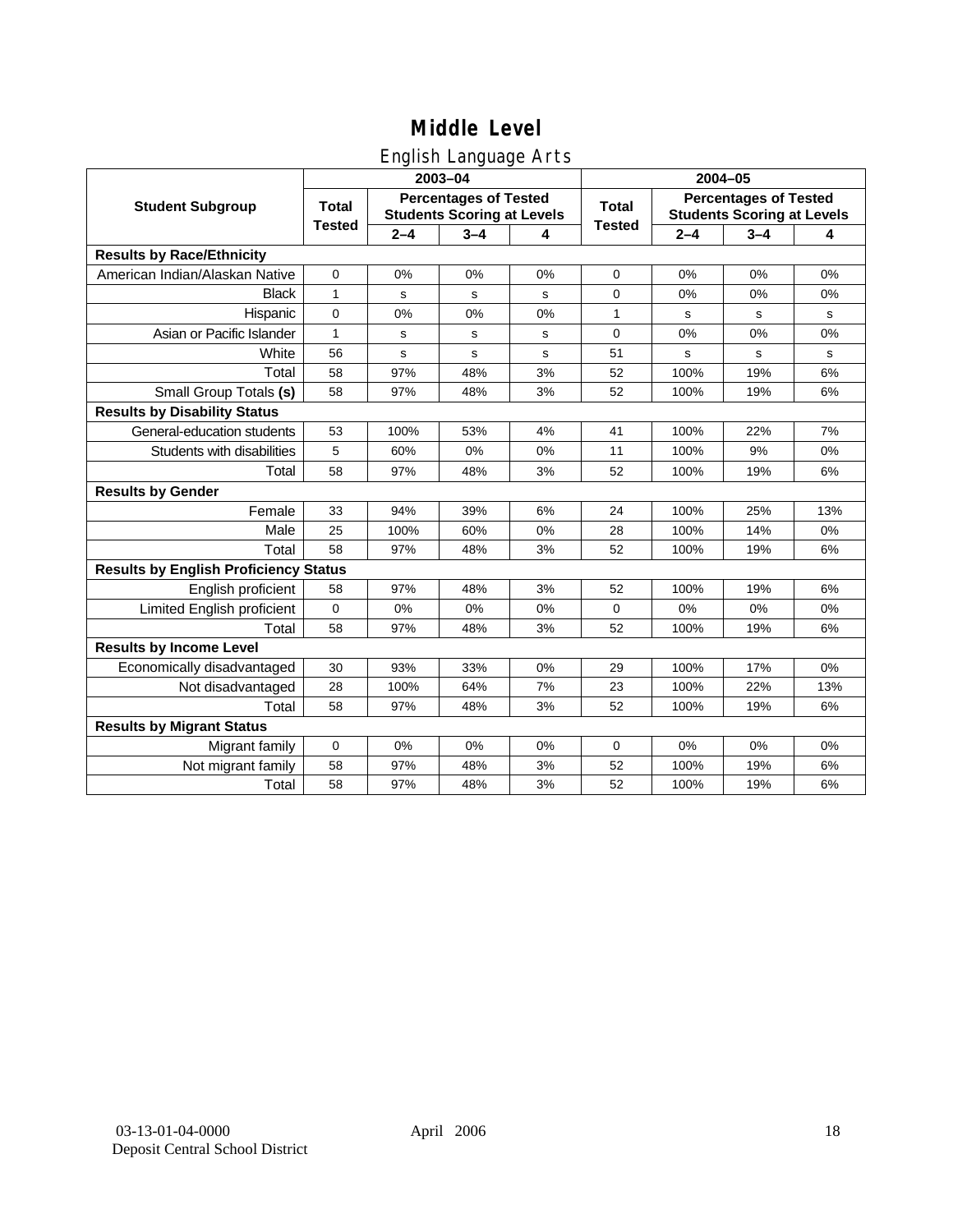### Mathematics

|                                              |               |         | 2003-04                                                           |     | 2004-05       |         |                                                                   |    |
|----------------------------------------------|---------------|---------|-------------------------------------------------------------------|-----|---------------|---------|-------------------------------------------------------------------|----|
| <b>Student Subgroup</b>                      | <b>Total</b>  |         | <b>Percentages of Tested</b><br><b>Students Scoring at Levels</b> |     | Total         |         | <b>Percentages of Tested</b><br><b>Students Scoring at Levels</b> |    |
|                                              | <b>Tested</b> | $2 - 4$ | $3 - 4$                                                           | 4   | <b>Tested</b> | $2 - 4$ | $3 - 4$                                                           | 4  |
| <b>Results by Race/Ethnicity</b>             |               |         |                                                                   |     |               |         |                                                                   |    |
| American Indian/Alaskan Native               | $\mathbf{0}$  | 0%      | 0%                                                                | 0%  | 0             | 0%      | 0%                                                                | 0% |
| <b>Black</b>                                 | 1             | s       | s                                                                 | s   | $\Omega$      | 0%      | 0%                                                                | 0% |
| Hispanic                                     | $\Omega$      | 0%      | 0%                                                                | 0%  | $\mathbf{1}$  | s       | s                                                                 | s  |
| Asian or Pacific Islander                    | 1             | s       | s                                                                 | s   | 0             | 0%      | 0%                                                                | 0% |
| White                                        | 57            | s       | $\mathbf s$                                                       | s   | 52            | s       | s                                                                 | s  |
| Total                                        | 59            | 90%     | 73%                                                               | 8%  | 53            | 91%     | 38%                                                               | 4% |
| Small Group Totals (s)                       | 59            | 90%     | 73%                                                               | 8%  | 53            | 91%     | 38%                                                               | 4% |
| <b>Results by Disability Status</b>          |               |         |                                                                   |     |               |         |                                                                   |    |
| General-education students                   | 53            | 96%     | 79%                                                               | 9%  | 42            | 90%     | 45%                                                               | 2% |
| Students with disabilities                   | 6             | 33%     | 17%                                                               | 0%  | 11            | 91%     | 9%                                                                | 9% |
| Total                                        | 59            | 90%     | 73%                                                               | 8%  | 53            | 91%     | 38%                                                               | 4% |
| <b>Results by Gender</b>                     |               |         |                                                                   |     |               |         |                                                                   |    |
| Female                                       | 33            | 85%     | 76%                                                               | 6%  | 26            | 92%     | 38%                                                               | 4% |
| Male                                         | 26            | 96%     | 69%                                                               | 12% | 27            | 89%     | 37%                                                               | 4% |
| Total                                        | 59            | 90%     | 73%                                                               | 8%  | 53            | 91%     | 38%                                                               | 4% |
| <b>Results by English Proficiency Status</b> |               |         |                                                                   |     |               |         |                                                                   |    |
| English proficient                           | 59            | 90%     | 73%                                                               | 8%  | 53            | 91%     | 38%                                                               | 4% |
| Limited English proficient                   | $\Omega$      | 0%      | 0%                                                                | 0%  | $\Omega$      | 0%      | 0%                                                                | 0% |
| Total                                        | 59            | 90%     | 73%                                                               | 8%  | 53            | 91%     | 38%                                                               | 4% |
| <b>Results by Income Level</b>               |               |         |                                                                   |     |               |         |                                                                   |    |
| Economically disadvantaged                   | 30            | 90%     | 67%                                                               | 10% | 28            | 93%     | 39%                                                               | 4% |
| Not disadvantaged                            | 29            | 90%     | 79%                                                               | 7%  | 25            | 88%     | 36%                                                               | 4% |
| Total                                        | 59            | 90%     | 73%                                                               | 8%  | 53            | 91%     | 38%                                                               | 4% |
| <b>Results by Migrant Status</b>             |               |         |                                                                   |     |               |         |                                                                   |    |
| Migrant family                               | 0             | 0%      | 0%                                                                | 0%  | 0             | 0%      | 0%                                                                | 0% |
| Not migrant family                           | 59            | 90%     | 73%                                                               | 8%  | 53            | 91%     | 38%                                                               | 4% |
| Total                                        | 59            | 90%     | 73%                                                               | 8%  | 53            | 91%     | 38%                                                               | 4% |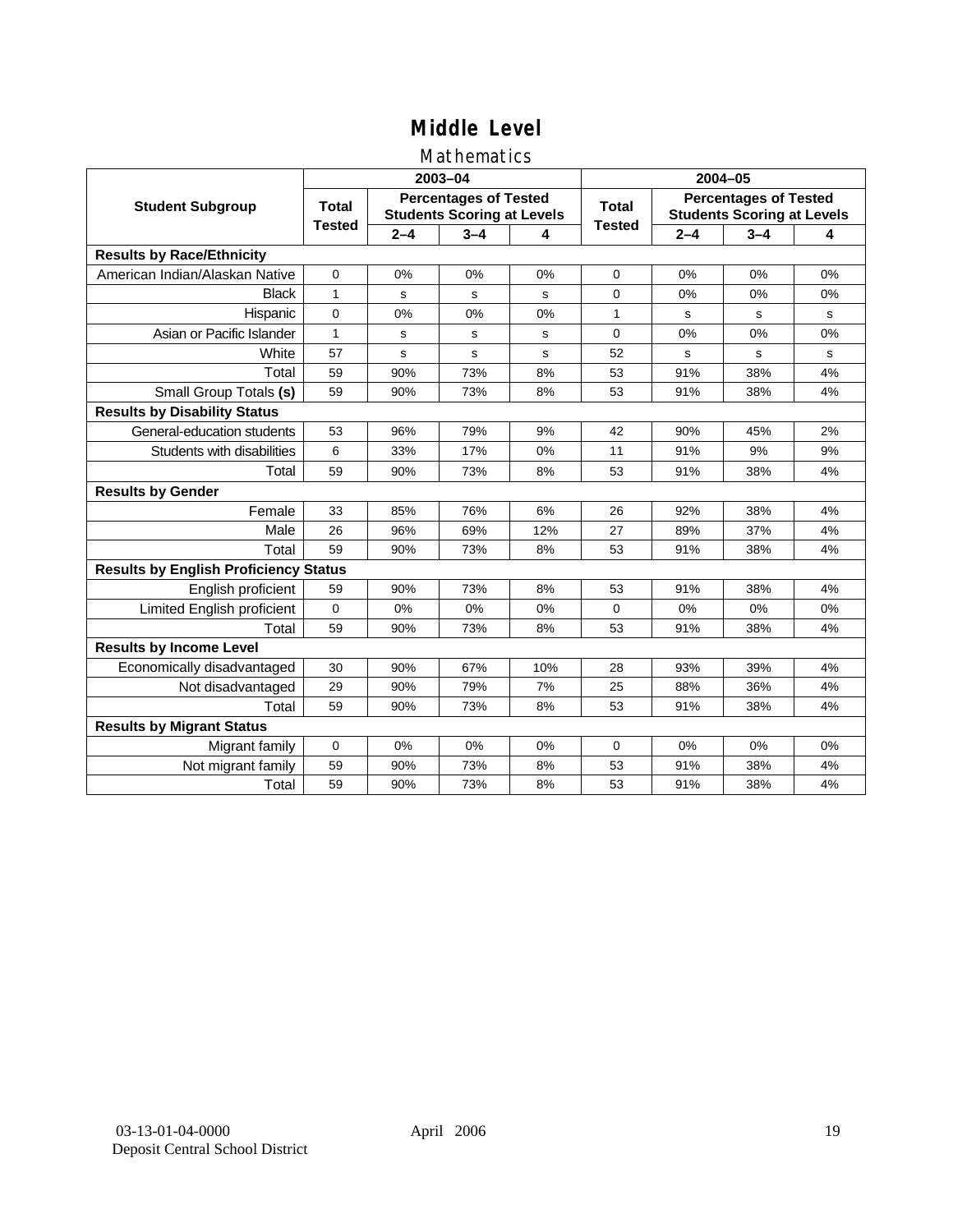#### **Science**

|                                              |                 |         | 2003-04                                                           |       | 2004-05       |             |                                                                   |     |
|----------------------------------------------|-----------------|---------|-------------------------------------------------------------------|-------|---------------|-------------|-------------------------------------------------------------------|-----|
| <b>Student Subgroup</b>                      | <b>Total</b>    |         | <b>Percentages of Tested</b><br><b>Students Scoring at Levels</b> |       | <b>Total</b>  |             | <b>Percentages of Tested</b><br><b>Students Scoring at Levels</b> |     |
|                                              | <b>Tested</b>   | $2 - 4$ | $3 - 4$                                                           | 4     | <b>Tested</b> | $2 - 4$     | $3 - 4$                                                           | 4   |
| <b>Results by Race/Ethnicity</b>             |                 |         |                                                                   |       |               |             |                                                                   |     |
| American Indian/Alaskan Native               | $\mathbf 0$     | 0%      | 0%                                                                | 0%    | $\Omega$      | 0%          | 0%                                                                | 0%  |
| <b>Black</b>                                 | 1               | s       | s                                                                 | s     | $\Omega$      | 0%          | 0%                                                                | 0%  |
| Hispanic                                     | $\mathbf 0$     | 0%      | 0%                                                                | 0%    | 1             | s           | s                                                                 | s   |
| Asian or Pacific Islander                    | $\mathbf{1}$    | s       | s                                                                 | s     | 0             | 0%          | 0%                                                                | 0%  |
| White                                        | 55              | s       | s                                                                 | s     | 48            | $\mathbf s$ | s                                                                 | s   |
| Total                                        | 57              | 100%    | 98%                                                               | 33%   | 49            | 100%        | 84%                                                               | 29% |
| Small Group Totals (s)                       | 57              | 100%    | 98%                                                               | 33%   | 49            | 100%        | 84%                                                               | 29% |
| <b>Results by Disability Status</b>          |                 |         |                                                                   |       |               |             |                                                                   |     |
| General-education students                   | 52              | 100%    | 100%                                                              | 37%   | 39            | 100%        | 85%                                                               | 33% |
| Students with disabilities                   | 5               | 100%    | 80%                                                               | $0\%$ | 10            | 100%        | 80%                                                               | 10% |
| Total                                        | 57              | 100%    | 98%                                                               | 33%   | 49            | 100%        | 84%                                                               | 29% |
| <b>Results by Gender</b>                     |                 |         |                                                                   |       |               |             |                                                                   |     |
| Female                                       | 33              | 100%    | 97%                                                               | 21%   | 24            | 100%        | 83%                                                               | 25% |
| Male                                         | 24              | 100%    | 100%                                                              | 50%   | 25            | 100%        | 84%                                                               | 32% |
| Total                                        | 57              | 100%    | 98%                                                               | 33%   | 49            | 100%        | 84%                                                               | 29% |
| <b>Results by English Proficiency Status</b> |                 |         |                                                                   |       |               |             |                                                                   |     |
| English proficient                           | 57              | 100%    | 98%                                                               | 33%   | 49            | 100%        | 84%                                                               | 29% |
| Limited English proficient                   | $\Omega$        | $0\%$   | 0%                                                                | $0\%$ | 0             | 0%          | 0%                                                                | 0%  |
| Total                                        | 57              | 100%    | 98%                                                               | 33%   | 49            | 100%        | 84%                                                               | 29% |
| <b>Results by Income Level</b>               |                 |         |                                                                   |       |               |             |                                                                   |     |
| Economically disadvantaged                   | 29              | 100%    | 100%                                                              | 24%   | 25            | 100%        | 88%                                                               | 20% |
| Not disadvantaged                            | 28              | 100%    | 96%                                                               | 43%   | 24            | 100%        | 79%                                                               | 38% |
| Total                                        | 57              | 100%    | 98%                                                               | 33%   | 49            | 100%        | 84%                                                               | 29% |
| <b>Results by Migrant Status</b>             |                 |         |                                                                   |       |               |             |                                                                   |     |
| Migrant family                               | $\mathbf 0$     | 0%      | 0%                                                                | 0%    | 0             | 0%          | 0%                                                                | 0%  |
| Not migrant family                           | $\overline{57}$ | 100%    | 98%                                                               | 33%   | 49            | 100%        | 84%                                                               | 29% |
| Total                                        | 57              | 100%    | 98%                                                               | 33%   | 49            | 100%        | 84%                                                               | 29% |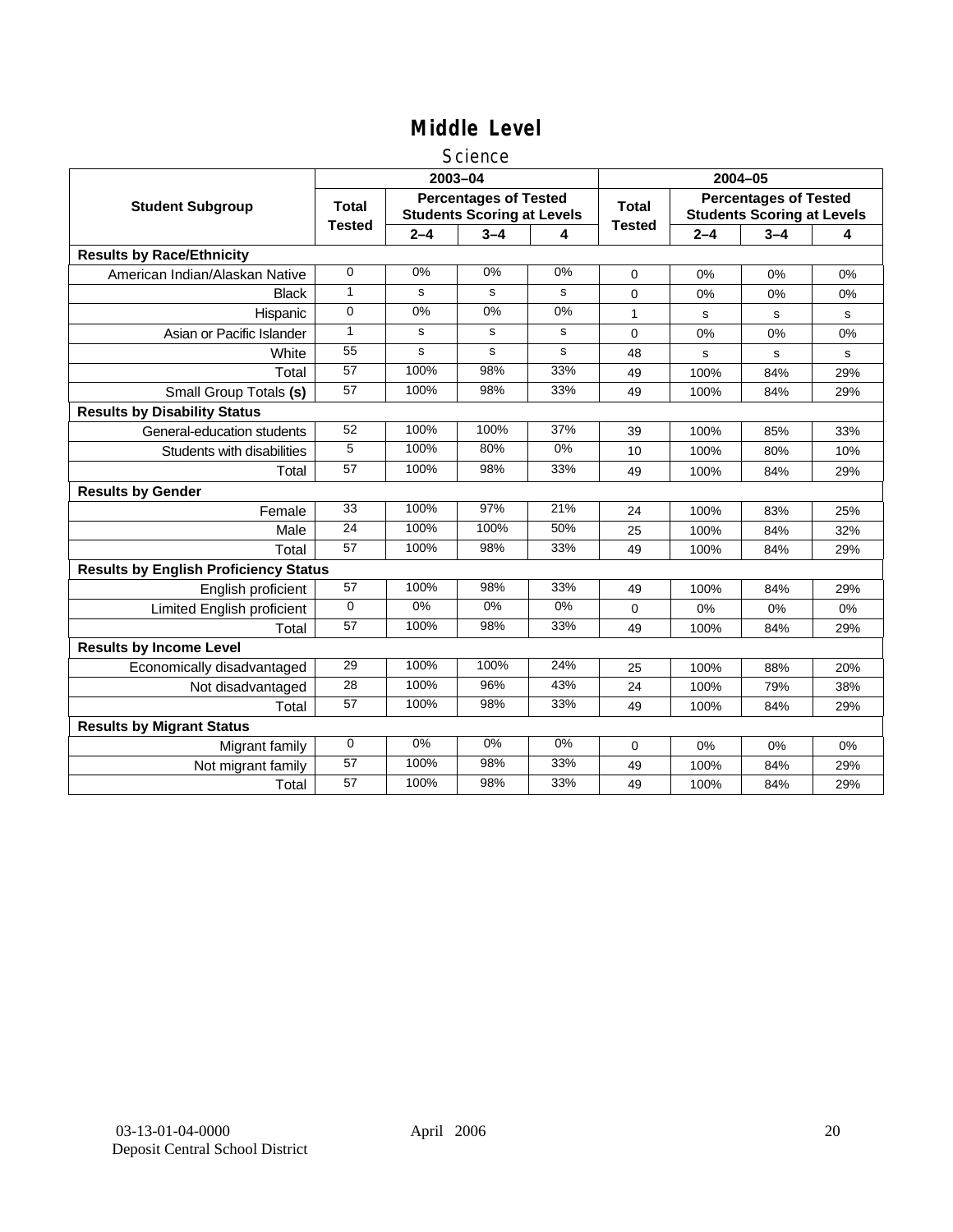## **2000 and 2001 High School Cohorts**

General-education students who first entered ninth grade in 2000 or 2001 must score 55 or higher on Regents English and mathematics examinations to graduate. During the phase-in of the Regents examination graduation requirements, all students (with district board of education approval) may qualify for a local diploma by earning a score of 55–64 on the required Regents examinations; a score of 65 or higher is required for a Regents diploma. Students with disabilities and certain students with a Section 504 Accommodation Plan may qualify for a local diploma by passing Regents competency tests. The data in these tables show the performance of the cohorts as of June  $30<sup>th</sup>$  of the fourth year after first entering grade 9.

#### **Performance on the English Assessment Requirement for Graduation**

|                                              | 2000 Cohort                  |                          |               |                   |                                  | 2001 Cohort              |                         |               |                   |                          |
|----------------------------------------------|------------------------------|--------------------------|---------------|-------------------|----------------------------------|--------------------------|-------------------------|---------------|-------------------|--------------------------|
| <b>Student Subgroup</b>                      |                              | <b>Count of Students</b> |               |                   | <b>Percent</b><br><b>Meeting</b> | <b>Count of Students</b> |                         |               |                   | <b>Percent</b>           |
|                                              | <b>Students</b><br>in Cohort | by Score                 |               |                   |                                  | <b>Students</b>          | by Score                |               | <b>Meeting</b>    |                          |
|                                              |                              | <b>Regents</b>           |               | Pass-             | Gradu-                           | in                       | <b>Regents</b>          |               | Pass-             | Gradua-                  |
|                                              |                              | $55 -$<br>64             | $65 -$<br>100 | ed<br><b>RCTs</b> | ation<br>Require-<br>ment        | <b>Cohort</b>            | $55 -$<br>64            | $65 -$<br>100 | ed<br><b>RCTs</b> | tion<br>Require-<br>ment |
| <b>Results by Race/Ethnicity</b>             |                              |                          |               |                   |                                  |                          |                         |               |                   |                          |
| American Indian/Alaskan Native               | 0                            | 0                        | $\mathbf 0$   | 0                 | 0%                               | 0                        | 0                       | $\mathbf 0$   | 0                 | 0%                       |
| <b>Black</b>                                 | $\Omega$                     | $\mathbf{0}$             | $\Omega$      | $\overline{0}$    | 0%                               | $\Omega$                 | $\mathbf{0}$            | $\Omega$      | $\overline{0}$    | 0%                       |
| Hispanic                                     | $\mathbf{1}$                 | S                        | s             | s                 | s                                | 0                        | 0                       | $\mathbf 0$   | 0                 | 0%                       |
| Asian or Pacific Islander                    | 0                            | $\mathbf 0$              | $\Omega$      | $\overline{0}$    | 0%                               | 0                        | $\mathbf 0$             | $\Omega$      | $\overline{0}$    | 0%                       |
| White                                        | 48                           | s                        | $\mathbf s$   | s                 | s                                | 55                       | $\overline{4}$          | 45            | 0                 | 89%                      |
| Total                                        | 49                           | $\mathbf{1}$             | 41            | 0                 | 86%                              | 55                       | $\overline{\mathbf{4}}$ | 45            | 0                 | 89%                      |
| Small Group Totals (s)                       | 49                           | $\mathbf{1}$             | 41            | $\Omega$          | 86%                              | 0                        | 0                       | $\Omega$      | $\overline{0}$    | 0%                       |
| <b>Results by Disability Status</b>          |                              |                          |               |                   |                                  |                          |                         |               |                   |                          |
| General-education students                   | 49                           | $\mathbf{1}$             | 41            | 0                 | 86%                              | 46                       | $\overline{2}$          | 41            | 0                 | 93%                      |
| Students with disabilities                   | 0                            | $\mathbf 0$              | $\mathbf 0$   | 0                 | 0%                               | 9                        | $\overline{2}$          | 4             | 0                 | 67%                      |
| Total                                        | 49                           | 1                        | 41            | 0                 | 86%                              | 55                       | 4                       | 45            | 0                 | 89%                      |
| <b>Results by Gender</b>                     |                              |                          |               |                   |                                  |                          |                         |               |                   |                          |
| Female                                       | 17                           | $\mathbf 0$              | 15            | 0                 | 88%                              | 26                       | $\mathbf{1}$            | 23            | 0                 | 92%                      |
| Male                                         | 32                           | 1                        | 26            | 0                 | 84%                              | 29                       | 3                       | 22            | 0                 | 86%                      |
| Total                                        | 49                           | 1                        | 41            | 0                 | 86%                              | 55                       | $\overline{\mathbf{4}}$ | 45            | 0                 | 89%                      |
| <b>Results by English Proficiency Status</b> |                              |                          |               |                   |                                  |                          |                         |               |                   |                          |
| English proficient                           | 49                           | 1                        | 41            | 0                 | 86%                              | 55                       | 4                       | 45            | 0                 | 89%                      |
| Limited English proficient                   | 0                            | 0                        | $\mathbf 0$   | 0                 | 0%                               | 0                        | 0                       | $\mathbf 0$   | 0                 | 0%                       |
| Total                                        | 49                           | 1                        | 41            | $\Omega$          | 86%                              | 55                       | 4                       | 45            | $\Omega$          | 89%                      |
| <b>Results by Income Level</b>               |                              |                          |               |                   |                                  |                          |                         |               |                   |                          |
| Economically disadvantaged                   | 0                            | $\pmb{0}$                | $\mathbf 0$   | 0                 | 0%                               | 12                       | $\mathbf{1}$            | 10            | 0                 | 92%                      |
| Not disadvantaged                            | 49                           | $\mathbf{1}$             | 41            | 0                 | 86%                              | 43                       | 3                       | 35            | 0                 | 88%                      |
| Total                                        | 49                           | 1                        | 41            | $\Omega$          | 86%                              | 55                       | $\overline{\mathbf{4}}$ | 45            | $\overline{0}$    | 89%                      |
| <b>Results by Migrant Status</b>             |                              |                          |               |                   |                                  |                          |                         |               |                   |                          |
| Migrant family                               | 0                            | 0                        | 0             | 0                 | 0%                               | 0                        | 0                       | 0             | 0                 | 0%                       |
| Not migrant family                           | 49                           | 1                        | 41            | 0                 | 86%                              | 55                       | 4                       | 45            | 0                 | 89%                      |
| Total                                        | 49                           | 1                        | 41            | 0                 | 86%                              | 55                       | $\overline{\mathbf{4}}$ | 45            | 0                 | 89%                      |

#### **after Four Years of High School**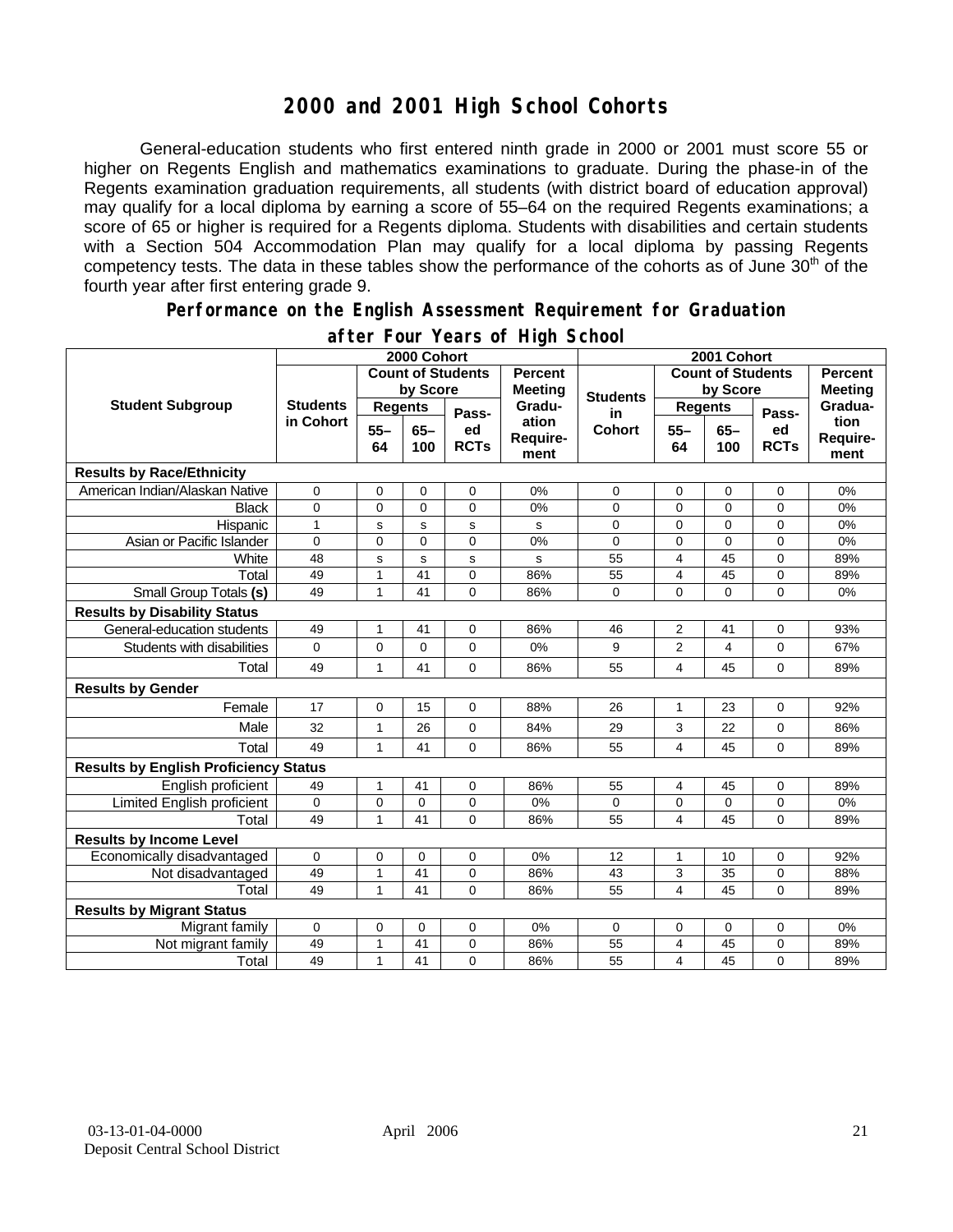#### **Performance on the Mathematics Assessment Requirement for Graduation after Four Years of High School**

|                                              | <u><b>Example 1999</b></u> Town Teams of The Concern<br>2000 Cohort |                |                 |             |                | 2001 Cohort         |                          |             |              |                |
|----------------------------------------------|---------------------------------------------------------------------|----------------|-----------------|-------------|----------------|---------------------|--------------------------|-------------|--------------|----------------|
|                                              | <b>Count of Students</b>                                            |                |                 |             | <b>Percent</b> |                     | <b>Count of Students</b> |             |              | <b>Percent</b> |
| <b>Student Subgroup</b>                      | <b>Students</b><br>in<br><b>Cohort</b>                              | by Score       |                 |             | <b>Meeting</b> |                     | by Score                 |             |              | <b>Meeting</b> |
|                                              |                                                                     | <b>Regents</b> |                 |             | Gradu-         | <b>Students</b>     | <b>Regents</b>           |             |              | Gradua-        |
|                                              |                                                                     |                | $65-$           | Pass-<br>ed | ation          | in<br><b>Cohort</b> | $55 -$                   | $65-$       | Pass-<br>ed  | tion           |
|                                              |                                                                     | $55 -$<br>64   | 100             | <b>RCTs</b> | Require-       |                     | 64                       | 100         | <b>RCTs</b>  | Require-       |
|                                              |                                                                     |                |                 |             | ment           |                     |                          |             |              | ment           |
| <b>Results by Race/Ethnicity</b>             |                                                                     |                |                 |             |                |                     |                          |             |              |                |
| American Indian/Alaskan Native               | 0                                                                   | 0              | 0               | $\mathbf 0$ | 0%             | 0                   | 0                        | 0           | 0            | 0%             |
| <b>Black</b>                                 | 0                                                                   | $\mathbf 0$    | $\mathbf 0$     | 0           | 0%             | 0                   | $\mathbf 0$              | $\mathbf 0$ | $\mathbf 0$  | 0%             |
| Hispanic                                     | $\mathbf{1}$                                                        | s              | s               | s           | s              | $\Omega$            | $\Omega$                 | $\Omega$    | 0            | 0%             |
| Asian or Pacific Islander                    | $\Omega$                                                            | $\Omega$       | $\Omega$        | $\Omega$    | 0%             | $\Omega$            | $\mathbf 0$              | $\Omega$    | 0            | 0%             |
| White                                        | 48                                                                  | s              | s               | s           | s              | 55                  | 8                        | 37          | 1            | 84%            |
| Total                                        | 49                                                                  | 8              | 35              | $\mathbf 0$ | 88%            | 55                  | 8                        | 37          | 1            | 84%            |
| <b>Small Group Totals (s)</b>                | 49                                                                  | 8              | 35              | 0           | 88%            | 0                   | $\mathbf 0$              | $\mathbf 0$ | 0            | 0%             |
| <b>Results by Disability Status</b>          |                                                                     |                |                 |             |                |                     |                          |             |              |                |
| General-education students                   | 49                                                                  | 8              | 35              | 0           | 88%            | 46                  | $\overline{7}$           | 33          | 0            | 87%            |
| Students with disabilities                   | 0                                                                   | $\mathbf 0$    | $\mathbf 0$     | 0           | 0%             | 9                   | 1                        | 4           | 1            | 67%            |
| Total                                        | 49                                                                  | 8              | 35              | $\Omega$    | 88%            | 55                  | 8                        | 37          | $\mathbf{1}$ | 84%            |
| <b>Results by Gender</b>                     |                                                                     |                |                 |             |                |                     |                          |             |              |                |
| Female                                       | 17                                                                  | 3              | 13              | $\mathbf 0$ | 94%            | 26                  | 4                        | 18          | $\mathbf 0$  | 85%            |
| Male                                         | 32                                                                  | 5              | 22              | 0           | 84%            | 29                  | 4                        | 19          | $\mathbf{1}$ | 83%            |
| Total                                        | 49                                                                  | 8              | 35              | 0           | 88%            | 55                  | 8                        | 37          | 1            | 84%            |
| <b>Results by English Proficiency Status</b> |                                                                     |                |                 |             |                |                     |                          |             |              |                |
| English proficient                           | 49                                                                  | 8              | 35              | $\mathbf 0$ | 88%            | 55                  | 8                        | 37          | 1            | 84%            |
| <b>Limited English proficient</b>            | 0                                                                   | $\mathbf 0$    | 0               | 0           | 0%             | 0                   | $\mathbf 0$              | 0           | 0            | 0%             |
| Total                                        | 49                                                                  | 8              | 35              | $\Omega$    | 88%            | 55                  | 8                        | 37          | $\mathbf{1}$ | 84%            |
| <b>Results by Income Level</b>               |                                                                     |                |                 |             |                |                     |                          |             |              |                |
| Economically disadvantaged                   | 0                                                                   | 0              | 0               | 0           | 0%             | 12                  | 2                        | 9           | 0            | 92%            |
| Not disadvantaged                            | 49                                                                  | 8              | $\overline{35}$ | 0           | 88%            | 43                  | 6                        | 28          | 1            | 81%            |
| Total                                        | 49                                                                  | 8              | 35              | $\Omega$    | 88%            | 55                  | 8                        | 37          | 1            | 84%            |
| <b>Results by Migrant Status</b>             |                                                                     |                |                 |             |                |                     |                          |             |              |                |
| Migrant family                               | 0                                                                   | 0              | 0               | 0           | 0%             | 0                   | 0                        | 0           | 0            | 0%             |
| Not migrant family                           | 49                                                                  | 8              | 35              | 0           | 88%            | 55                  | 8                        | 37          | 1            | 84%            |
| Total                                        | 49                                                                  | 8              | 35              | 0           | 88%            | 55                  | 8                        | 37          | 1            | 84%            |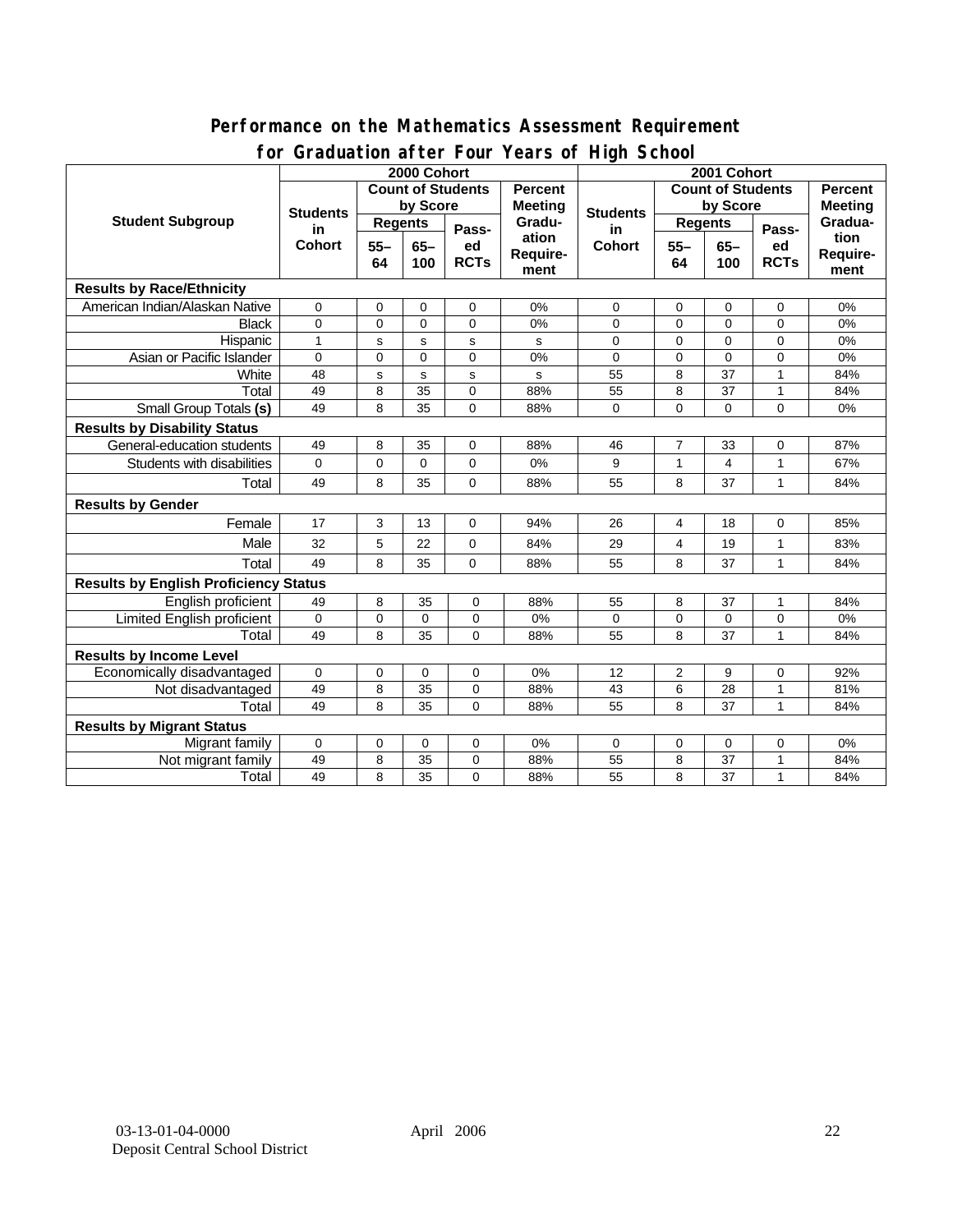## **Cohort Graduation Rates**

Students were counted as graduates if they earned a local diploma with or without a Regents endorsement by August 31<sup>st</sup> of the fourth year after first entering grade 9. The graduation-rate cohort includes students who transferred to general education development (GED) programs. These students were not counted in the district accountability cohort for English and mathematics.

|                                              | 1999 Cohort as of<br>August 31, 2003    |                    | 2000 Cohort as of<br><b>August 31, 2004</b> |                    |  |  |  |  |  |  |
|----------------------------------------------|-----------------------------------------|--------------------|---------------------------------------------|--------------------|--|--|--|--|--|--|
| <b>Student Subgroup</b>                      | <b>Graduation</b><br><b>Rate Cohort</b> | Graduation<br>Rate | <b>Graduation</b><br><b>Rate Cohort</b>     | Graduation<br>Rate |  |  |  |  |  |  |
| <b>Results by Race/Ethnicity</b>             |                                         |                    |                                             |                    |  |  |  |  |  |  |
| American Indian/Alaskan Native               | $\mathbf 0$                             | 0%                 | 0                                           | 0%                 |  |  |  |  |  |  |
| <b>Black</b>                                 | $\overline{2}$                          | s                  | 0                                           | 0%                 |  |  |  |  |  |  |
| Hispanic                                     | 0                                       | 0%                 | 1                                           | s                  |  |  |  |  |  |  |
| Asian or Pacific Islander                    | 1                                       | s                  | 0                                           | 0%                 |  |  |  |  |  |  |
| White                                        | 53                                      | s                  | 50                                          | s                  |  |  |  |  |  |  |
| Total                                        | 56                                      | 86%                | 51                                          | 80%                |  |  |  |  |  |  |
| Small Group Totals (s)                       | 56                                      | 86%                | 51                                          | 80%                |  |  |  |  |  |  |
| <b>Results by Disability Status</b>          |                                         |                    |                                             |                    |  |  |  |  |  |  |
| General-education students                   | 53                                      | s                  | 49                                          | s                  |  |  |  |  |  |  |
| Students with disabilities                   | 3                                       | s                  | $\overline{2}$                              | s                  |  |  |  |  |  |  |
| Total                                        | 56                                      | 86%                | 51                                          | 80%                |  |  |  |  |  |  |
| <b>Results by Gender</b>                     |                                         |                    |                                             |                    |  |  |  |  |  |  |
| Female                                       | 31                                      | 84%                | 17                                          | 88%                |  |  |  |  |  |  |
| Male                                         | 25                                      | 88%                | 34                                          | 76%                |  |  |  |  |  |  |
| Total                                        | 56                                      | 86%                | 51                                          | 80%                |  |  |  |  |  |  |
| <b>Results by English Proficiency Status</b> |                                         |                    |                                             |                    |  |  |  |  |  |  |
| English proficient                           | 56                                      | 86%                | 51                                          | 80%                |  |  |  |  |  |  |
| Limited English proficient                   | $\Omega$                                | 0%                 | 0                                           | 0%                 |  |  |  |  |  |  |
| Total                                        | 56                                      | 86%                | 51                                          | 80%                |  |  |  |  |  |  |
| <b>Results by Income Level</b>               |                                         |                    |                                             |                    |  |  |  |  |  |  |
| Economically disadvantaged                   | $\mathbf 0$                             | 0%                 | $\overline{2}$                              | s                  |  |  |  |  |  |  |
| Not disadvantaged                            | 56                                      | 86%                | 49                                          | s                  |  |  |  |  |  |  |
| Total                                        | 56                                      | 86%                | 51                                          | 80%                |  |  |  |  |  |  |
| <b>Results by Migrant Status</b>             |                                         |                    |                                             |                    |  |  |  |  |  |  |
| Migrant family                               | $\Omega$                                | 0%                 | $\mathbf 0$                                 | 0%                 |  |  |  |  |  |  |
| Not migrant family                           | 56                                      | 86%                | 51                                          | 80%                |  |  |  |  |  |  |
| Total                                        | 56                                      | 86%                | 51                                          | 80%                |  |  |  |  |  |  |